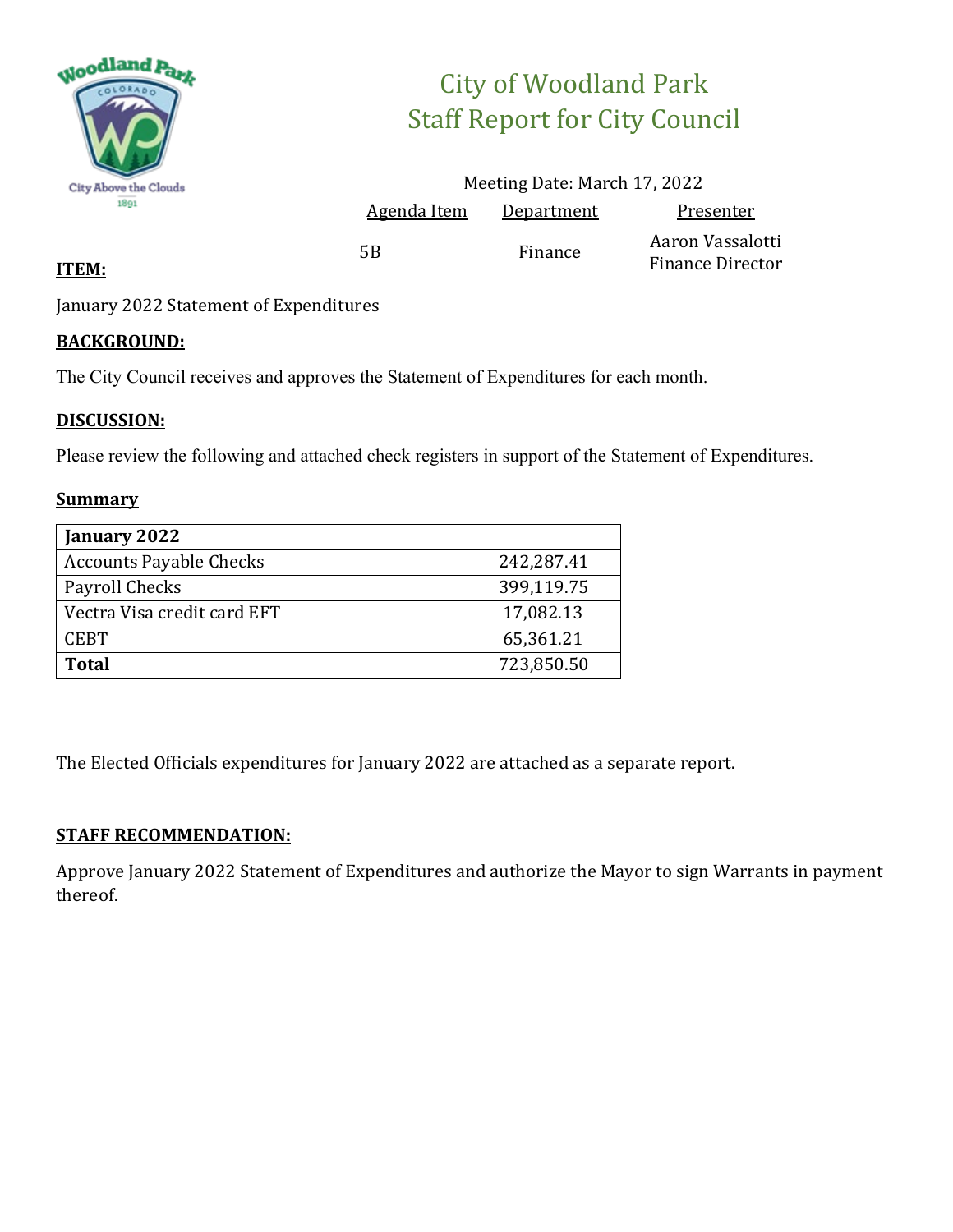**Page 1 of 6 USER: AARONV**

| Payment      |           |                         |                                      |              | Num            | Gross      |           |            | Net   Payment        | HP |            |
|--------------|-----------|-------------------------|--------------------------------------|--------------|----------------|------------|-----------|------------|----------------------|----|------------|
| Number       | Type   ID |                         | Name                                 | <b>SRC</b>   | INV            | Amount     | Discounts |            | Pay   Date           |    | Void Batch |
| 113270       | CHK       | A                       | BANG THE TABLE USA LLC               | 5244         | 1              | 6,650.00   | 0.00      | 6,650.00   | 01/06/2022           |    | 42603      |
|              |           |                         | 2022 LICENSE SUBSCRIPTION            | INV-0771     |                | 6,650.00   | 0.00      | 6,650.00   |                      |    |            |
| 113271 CHK A |           |                         | <b>CIRSA</b>                         | 144          | $\mathbf{2}$   | 102,082.59 | 0.00      | 102,082.59 | 01/06/2022           |    | 42603      |
|              |           |                         | 1ST Q 2022 PROP/ CASUALTY            | 220276       |                | 66,949.59  | 0.00      | 66,949.59  |                      |    |            |
|              |           |                         | 1ST Q 2022 WORKERS COMP              | W22135       |                | 35,133.00  | 0.00      | 35,133.00  |                      |    |            |
| 113272 CHK A |           |                         | CIVICPLUS, LLC                       | 5189         | 2              | 7,465.00   | 0.00      | 7,465.00   | 01/06/2022           |    | 42603      |
|              |           |                         | CIVIC REC 2022 LICENSING             | 218437       |                | 4,515.00   | 0.00      | 4,515.00   |                      |    |            |
|              |           |                         | CIVIC CLERK - 2022 ANNUAL FEE 218443 |              |                | 2,950.00   | 0.00      | 2,950.00   |                      |    |            |
| 113273 CHK A |           |                         | CO ASPHALT PAVEMENT ASSOC., INC 4265 |              | 1              | 250.00     | 0.00      | 250.00     | 01/06/2022           |    | 42603      |
|              |           |                         | 2022 MEMBERSHIP RENEWAL              | 2086         |                | 250.00     | 0.00      | 250.00     |                      |    |            |
| 113274       | CHK       | A                       | CORE ELECTRIC COOPERATIVE            | 5316         | 3              | 7,429.27   | 0.00      | 7,429.27   | 01/06/2022           |    | 42603      |
|              |           |                         | 11/21-12/21 CHARGES                  | 01032022A    |                | 7,429.27   | 0.00      | 6,674.62   |                      |    |            |
|              |           |                         | 11/21-12/21 CHARGES                  | 01032022A    |                | 7,429.27   | 0.00      | 698.60     |                      |    |            |
|              |           |                         | 11/21-12/21 CHARGES                  | 01032022A    |                | 7,429.27   | 0.00      | 56.05      |                      |    |            |
|              |           |                         |                                      |              |                |            |           |            |                      |    |            |
| 113275 CHK A |           |                         | HAYNES MECHANICAL SYSTEMS            | 3359         | $\mathbf{1}$   | 9,918.50   | 0.00      |            | 9,918.50 01/06/2022  |    | 42603      |
|              |           |                         | 01/22-03/22 MAINT. SERVICE           |              | SRVCE000103620 | 9,918.50   | 0.00      | 9,918.50   |                      |    |            |
| 113276 CHK A |           |                         | KENYON, P JORDAN PH.D.               | 4333         | $\mathbf{1}$   | 795.00     | 0.00      | 795.00     | 01/06/2022           |    | 42603      |
|              |           |                         | POLICE PRE EMPLOYMENT TESTING        | $2312 - 6$   |                | 795.00     | 0.00      | 795.00     |                      |    |            |
| 113277 CHK A |           |                         | <b>SESAC</b>                         | $\mathbf{1}$ | $\mathbf{1}$   | 436.00     | 0.00      | 436.00     | 01/06/2022           |    | 42603      |
|              |           |                         | 2022 MUSIC LICENSE                   | 10553414     |                | 436.00     | 0.00      | 436.00     |                      |    |            |
| 113278       | CHK       | $\overline{\mathbf{A}}$ | CHRISTOPHER PIKE                     | $\mathbf{1}$ | $\overline{2}$ | 93.16      | 0.00      |            | 93.16 01/06/2022     |    | 42603      |
|              |           |                         | UTILITY REFUND                       | 3687.03      |                | 93.16      | 0.00      | 21.56      |                      |    |            |
|              |           |                         | UTILITY REFUND                       | 3687.03      |                | 93.16      | 0.00      | 71.60      |                      |    |            |
| 113279       | CHK A     |                         | ANDREA STARR                         | $\mathbf{1}$ | $\mathbf{1}$   | 26.15      | 0.00      |            | 26.15 01/06/2022     |    | 42603      |
|              |           |                         | UTILITY DEPOSIT REFUND               | 3854.14      |                | 26.15      | 0.00      | 26.15      |                      |    |            |
| 113280       | CHK A     |                         | MUNIREVS INC                         | 5196         | 1              | 2,120.50   | 0.00      | 2,120.50   | 01/06/2022           |    | 42603      |
|              |           |                         | 01/2022 VRBO MONITORING              | 6592         |                | 2,120.50   | 0.00      | 2,120.50   |                      |    |            |
| 113281 CHK A |           |                         | PEAK INTERNET                        | 3141         | 6              | 19,291.79  | 0.00      |            | 19,291.79 01/06/2022 |    | 42603      |
|              |           |                         | 01/20022 CHARGES                     | 132752       |                | 15,806.36  | 0.00      | 800.00     |                      |    |            |
|              |           |                         | 01/20022 CHARGES                     | 132752       |                | 15,806.36  | 0.00      | 800.00     |                      |    |            |
|              |           |                         | 01/20022 CHARGES                     | 132752       |                | 15,806.36  | 0.00      | 13,049.88  |                      |    |            |
|              |           |                         | 01/20022 CHARGES                     | 132752       |                | 15,806.36  | 0.00      | 1,156.48   |                      |    |            |
|              |           |                         | 01/2022 CHARGES                      | 132753       |                | 3,425.48   | 0.00      | 3,425.48   |                      |    |            |
|              |           |                         | 01/2021 CHARGES                      | 395357       |                | 59.95      | 0.00      | 59.95      |                      |    |            |
| 113282 CHK A |           |                         | QUADIENT, INC                        | 5209         | $\mathbf{1}$   | 105.00     | 0.00      |            | 105.00 01/06/2022    |    | 42603      |
|              |           |                         | 01/22-04/22 SERVICE PACK             | 58946617     |                | 105.00     | 0.00      | 105.00     |                      |    |            |
| 113360 CHK A |           |                         | ACA SECURITY, INC                    | 4212         | $\mathbf{1}$   | 330.00     | 0.00      | 330.00     | 01/13/2022           |    | 42634      |
|              |           |                         | QUARTERLY MONITORING FEE             | 18642        |                | 330.00     | 0.00      | 330.00     |                      |    |            |
| 113361 CHK A |           |                         | ARCHIVESOCIAL, INC                   | 5255         | $\mathbf{1}$   | 4,788.00   | 0.00      |            | 4,788.00 01/13/2022  |    | 42634      |
|              |           |                         | 2022 SUBSCRIPTION RENEWAL            | 19746        |                | 4,788.00   | 0.00      | 4,788.00   |                      |    |            |
| 113362 CHK A |           |                         | BRIAN E. BUNDY                       | 5208         | 1              | 840.00     | 0.00      |            | 840.00 01/13/2022    |    | 42634      |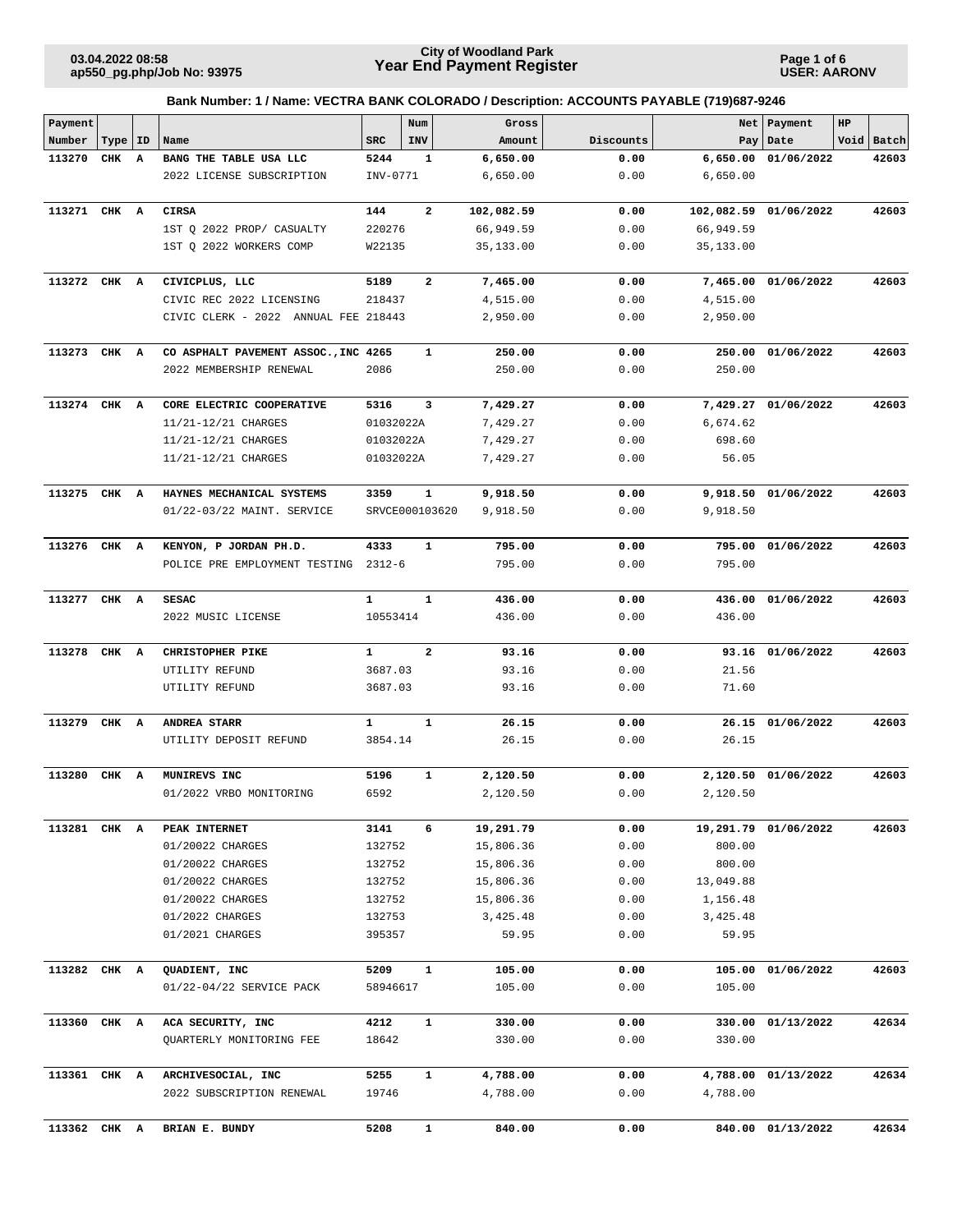**Page 2 of 6 USER: AARONV**

| Payment      |           |                                             |                   | Num                     | Gross                |              |          | Net   Payment       | HP |            |
|--------------|-----------|---------------------------------------------|-------------------|-------------------------|----------------------|--------------|----------|---------------------|----|------------|
| Number       | Type   ID | Name                                        | <b>SRC</b>        | <b>INV</b>              | Amount               | Discounts    |          | Pay   Date          |    | Void Batch |
|              |           | ACCT. SUPPORT SERVICES                      | 01092022          |                         | 840.00               | 0.00         | 840.00   |                     |    |            |
|              |           |                                             |                   |                         |                      |              |          |                     |    |            |
| 113363       | CHK A     | CASELLE INC                                 | 2356              | $\overline{\mathbf{2}}$ | 200.00               | 0.00         |          | 200.00 01/13/2022   |    | 42634      |
|              |           | 2022 SOURCE CODE ESCROW                     | 114081            |                         | 200.00               | 0.00         | 130.00   |                     |    |            |
|              |           | 2022 SOURCE CODE ESCROW                     | 114081            |                         | 200.00               | 0.00         | 70.00    |                     |    |            |
| 113364 CHK A |           | CHAD MILDBRANDT                             | 5159              | 1                       | 72.00                | 0.00         |          | 72.00 01/13/2022    |    | 42634      |
|              |           | BARTENDING - UPCC                           | 01112022          |                         | 72.00                | 0.00         | 72.00    |                     |    |            |
|              |           |                                             |                   |                         |                      |              |          |                     |    |            |
| 113365 CHK A |           | CIRSA                                       | 144               | 1                       | 5,901.72             | 0.00         |          | 5,901.72 01/13/2022 |    | 42634      |
|              |           | 01/22-01/23 EQUIP. BREAKDOWN                | 220458            |                         | 5,901.72             | 0.00         | 5,901.72 |                     |    |            |
| 113366 CHK A |           | <b>GEMPLER'S</b>                            | 4026              | $\overline{\mathbf{2}}$ | 139.25               | 0.00         |          | 139.25 01/13/2022   |    | 42634      |
|              |           | SAFETY ITEMS - F/S                          |                   | INV0004487150           | 139.25               | 0.00         | 90.51    |                     |    |            |
|              |           | SAFETY ITEMS - F/S                          |                   | INV0004487150           | 139.25               | 0.00         | 48.74    |                     |    |            |
|              |           |                                             |                   |                         |                      |              |          |                     |    |            |
| 113367 CHK A |           | GRAINGER INC.<br>BANKER BOX - WWTP          | 282<br>9164968886 | 4                       | 2,873.04<br>179.82   | 0.00<br>0.00 | 179.82   | 2,873.04 01/13/2022 |    | 42634      |
|              |           | EQUIPMENT - B&G                             | 9165593451        |                         | 1,761.36             | 0.00         | 1,761.36 |                     |    |            |
|              |           | TRANSFER PUMP - WWTP                        | 9166728122        |                         | 880.12               | 0.00         | 880.12   |                     |    |            |
|              |           | SAW BLADE - B&G                             | 9167557074        |                         | 51.74                | 0.00         | 51.74    |                     |    |            |
|              |           |                                             |                   |                         |                      |              |          |                     |    |            |
| 113368 CHK A |           | IMAGE BEARERS CLEANING LLC                  | 5082              | 1                       | 4,112.00             | 0.00         |          | 4,112.00 01/13/2022 |    | 42634      |
|              |           | 01/2022 CLEANING CONTRACT                   | 3023              |                         | 4,112.00             | 0.00         | 4,112.00 |                     |    |            |
| 113369       | CHK A     | KS STATEBANK                                | 5217              | 1                       | 377.98               | 0.00         |          | 377.98 01/13/2022   |    | 42634      |
|              |           | KYOCERA COPIER CONTRACT                     | 01252022          |                         | 377.98               | 0.00         | 377.98   |                     |    |            |
|              |           |                                             |                   |                         |                      |              |          |                     |    |            |
| 113370       | CHK A     | LEADSONLINE LLC<br>ANNUAL SUBSCRIPTION 2022 | 5012<br>323716    | 1                       | 2,191.84<br>2,191.84 | 0.00<br>0.00 | 2,191.84 | 2,191.84 01/13/2022 |    | 42634      |
|              |           |                                             |                   |                         |                      |              |          |                     |    |            |
| 113371 CHK A |           | CATHERINE OLDHAM                            | 1                 | $\mathbf{1}$            | 6.10                 | 0.00         |          | 6.10 01/13/2022     |    | 42634      |
|              |           | UTILITY REFUND                              | 2093.02           |                         | 6.10                 | 0.00         | 6.10     |                     |    |            |
|              |           |                                             |                   |                         |                      |              |          |                     |    |            |
| 113372 CHK A |           | TERA BERRY<br>UTILTIY REFUND                | 1<br>3009.05      | 3                       | 157.58<br>157.58     | 0.00<br>0.00 | 66.11    | 157.58 01/13/2022   |    | 42634      |
|              |           | UTILTIY REFUND                              | 3009.05           |                         | 157.58               | 0.00         | 3.53     |                     |    |            |
|              |           | UTILTIY REFUND                              | 3009.05           |                         | 157.58               | 0.00         | 87.94    |                     |    |            |
|              |           |                                             |                   |                         |                      |              |          |                     |    |            |
| 113373 CHK A |           | DAVID STRAWN                                | $\mathbf{1}$      | $\mathbf{3}$            | 22.08                | 0.00         |          | 22.08 01/13/2022    |    | 42634      |
|              |           | UTILITY REFUND                              | 3876.06           |                         | 22.08                | 0.00         | $18.15-$ |                     |    |            |
|              |           | UTILITY REFUND                              | 3876.06           |                         | 22.08                | 0.00         | 51.61    |                     |    |            |
|              |           | UTILITY REFUND                              | 3876.06           |                         | 22.08                | 0.00         | $11.38-$ |                     |    |            |
| 113374 CHK A |           | CORRINE MARSALA                             | $\mathbf{1}$      | $\mathbf{1}$            | 29.86                | 0.00         |          | 29.86 01/13/2022    |    | 42634      |
|              |           | UTILTIY REFUND                              | 835.06            |                         | 29.86                | 0.00         | 29.86    |                     |    |            |
|              |           |                                             |                   |                         |                      |              |          |                     |    |            |
| 113375 CHK A |           | OCCUPATIONAL HEALTH CENTERS OF 5300         |                   | $\mathbf{1}$            | 690.00               | 0.00         |          | 690.00 01/13/2022   |    | 42634      |
|              |           | PRE EMPLOYMENT TESTING                      | 15366509          |                         | 690.00               | 0.00         | 690.00   |                     |    |            |
| 113376 CHK A |           | OTIS ELEVATOR COMPANY                       | 2706              | $\mathbf{1}$            | 4,623.84             | 0.00         |          | 4,623.84 01/13/2022 |    | 42634      |
|              |           | 01/22-12/22 SERVICE AGREEMENT 100400623505  |                   |                         | 4,623.84             | 0.00         | 4,623.84 |                     |    |            |
| 113377 CHK A |           | PIPESTONE EQUIPMENT, LLC                    | 5127              | $\mathbf{1}$            | 767.78               | 0.00         |          | 767.78 01/13/2022   |    | 42634      |
|              |           | PARTS & REPAIR KIT                          | 12022             |                         | 767.78               | 0.00         | 767.78   |                     |    |            |
|              |           |                                             |                   |                         |                      |              |          |                     |    |            |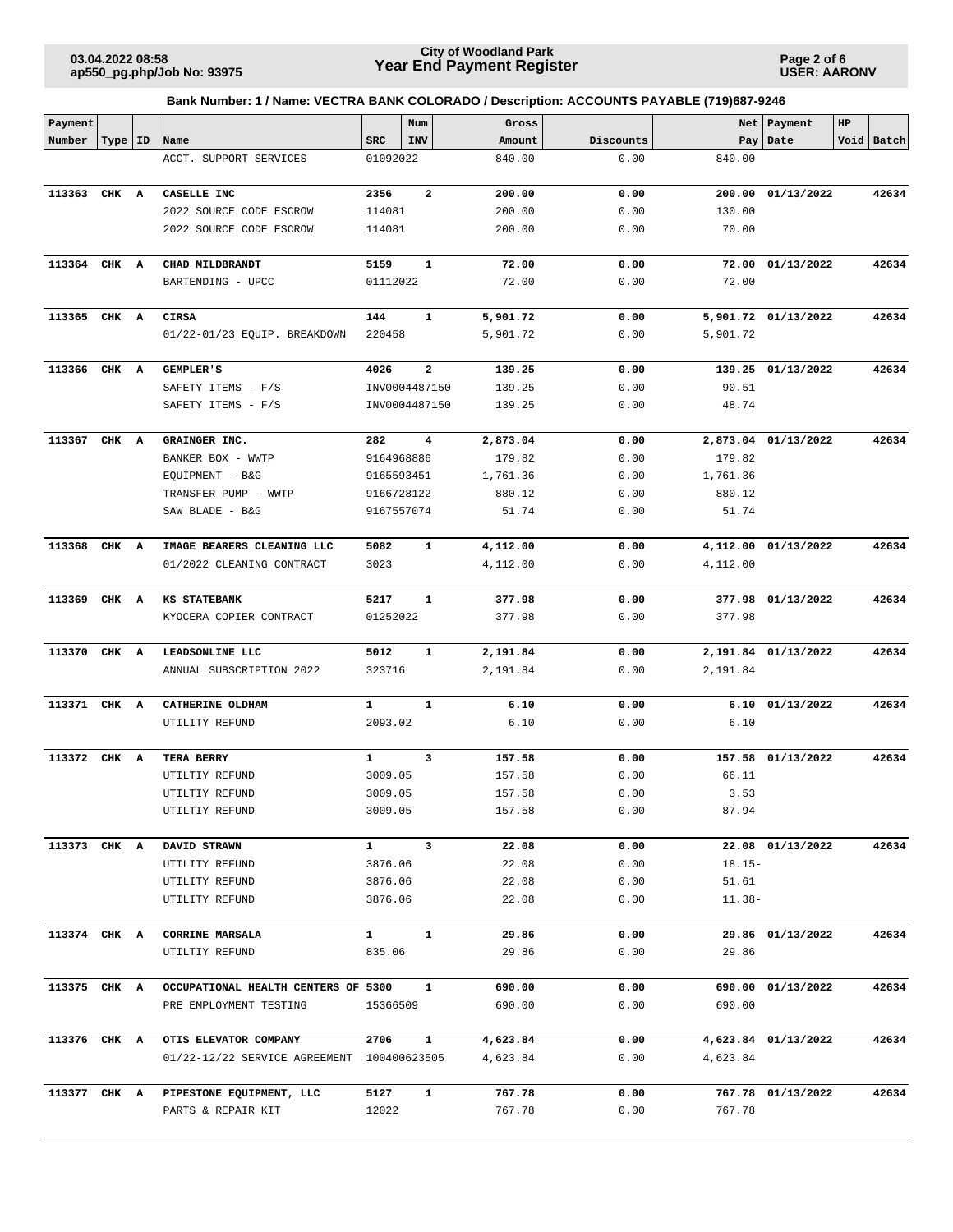**Page 3 of 6 USER: AARONV**

| Payment      |           |   |                                                         |                   | Num            | Gross                |              | Net                  | Payment              | HP |            |
|--------------|-----------|---|---------------------------------------------------------|-------------------|----------------|----------------------|--------------|----------------------|----------------------|----|------------|
| Number       | Type   ID |   | Name                                                    | <b>SRC</b>        | INV            | Amount               | Discounts    | Pay                  | Date                 |    | Void Batch |
| 113378       | CHK       | A | PITNEY BOWES GLOBAL FINANCIAL                           | 2479              | 1              | 90.00                | 0.00         | 90.00                | 01/13/2022           |    | 42634      |
|              |           |   | 01/22 POSTAGE METER LEASE-PD                            | 3314945916        |                | 90.00                | 0.00         | 90.00                |                      |    |            |
| 113379       | CHK A     |   | SHERWIN-WILLIAMS                                        | 1890              | $\mathbf{1}$   | 10.89                | 0.00         | 10.89                | 01/13/2022           |    | 42634      |
|              |           |   | PUMP PROTECTER - ST.                                    | $3454 - 9$        |                | 10.89                | 0.00         | 10.89                |                      |    |            |
|              |           |   |                                                         |                   |                |                      |              |                      |                      |    |            |
| 113380       | CHK A     |   | TDS BROADBAND LLC                                       | 5335              | $\mathbf{1}$   | 89.95                | 0.00         |                      | 89.95 01/13/2022     |    | 42634      |
|              |           |   | 01/22-02/22 DIGITAL SIGN CHARG 12252021                 |                   |                | 89.95                | 0.00         | 89.95                |                      |    |            |
|              |           |   |                                                         |                   |                |                      |              |                      |                      |    |            |
| 113381 CHK A |           |   | TELLER COUNTY WASTE                                     | 4158              | $\mathbf{1}$   | 350.00               | 0.00         | 350.00               | 01/13/2022           |    | 42634      |
|              |           |   | 01/2022 PORTABLE RESTROOMS                              | 22805             |                | 350.00               | 0.00         | 350.00               |                      |    |            |
|              |           |   |                                                         |                   |                |                      |              |                      |                      |    |            |
| 113382       | CHK A     |   | UNITED REPROGRAPHIC SUPPLY                              | 4285              | $\mathbf{1}$   | 98.00                | 0.00         | 98.00                | 01/13/2022           |    | 42634      |
|              |           |   | 01/2022 FORMAT PRINTER                                  | 3569574           |                | 98.00                | 0.00         | 98.00                |                      |    |            |
|              |           |   |                                                         |                   |                |                      |              |                      |                      |    |            |
| 113383       | CHK A     |   | WESTWOOD LAKES POA                                      | 3549              | $\mathbf{1}$   | 50.00                | 0.00         | 50.00                | 01/13/2022           |    | 42634      |
|              |           |   | 2022 POA DUES                                           | 01012022          |                | 50.00                | 0.00         | 50.00                |                      |    |            |
|              |           |   |                                                         |                   |                |                      |              |                      |                      |    |            |
| 113384       | CHK A     |   | WIRELESS WATCHDOGS, LLC                                 | 5102              | 1              | 268.00               | 0.00         |                      | 268.00 01/13/2022    |    | 42634      |
|              |           |   | 12/2021 MAINTENANCE                                     | IN0090532         |                | 268.00               | 0.00         | 268.00               |                      |    |            |
|              |           |   |                                                         |                   |                |                      |              |                      |                      |    |            |
| 113395       | CHK A     |   | AIS SPECIALTY PRODUCTS, INC<br>CUSTODIAL SUPPLIES - B&G | 3074<br>PSI429523 | 1              | 1,750.00<br>1,750.00 | 0.00<br>0.00 | 1,750.00<br>1,750.00 | 01/20/2022           |    | 42645      |
|              |           |   |                                                         |                   |                |                      |              |                      |                      |    |            |
| 113396       | CHK A     |   | ASCAP AMERICAN SOCIETY COMPOS. 1887                     |                   | $\mathbf{1}$   | 389.19               | 0.00         | 389.19               | 01/20/2022           |    | 42645      |
|              |           |   | 2022 LICENSE                                            |                   | 200009998180   | 389.19               | 0.00         | 389.19               |                      |    |            |
|              |           |   |                                                         |                   |                |                      |              |                      |                      |    |            |
| 113397       | CHK A     |   | BURLAP BAG CLOTHING/BOOTS                               | 1356              | 3              | 264.10               | 0.00         | 264.10               | 01/20/2022           |    | 42645      |
|              |           |   | UNIFORM - TROEGER                                       | $22 - 9611$       |                | 159.60               | 0.00         | 159.60               |                      |    |            |
|              |           |   | UNIFORM - ANTHONY                                       | $22 - 9644$       |                | 104.50               | 0.00         | 36.58                |                      |    |            |
|              |           |   | UNIFORM - ANTHONY                                       | $22 - 9644$       |                | 104.50               | 0.00         | 67.92                |                      |    |            |
|              |           |   |                                                         |                   |                |                      |              |                      |                      |    |            |
| 113398       | CHK       | A | CASELLE INC                                             | 2356              | $\mathbf{2}$   | 498.00               | 0.00         | 498.00               | 01/20/2022           |    | 42645      |
|              |           |   | 02/2022 CONTRACT                                        | 114291            |                | 498.00               | 0.00         | 174.30               |                      |    |            |
|              |           |   | 02/2022 CONTRACT                                        | 114291            |                | 498.00               | 0.00         | 323.70               |                      |    |            |
|              |           |   |                                                         |                   |                |                      |              |                      |                      |    |            |
| 113399 CHK A |           |   | CINTAS CORPORATION NO 2                                 | 4977              | 1              | 76.68                | 0.00         |                      | 76.68 01/20/2022     |    | 42645      |
|              |           |   | UNIFORMS - FLEET                                        | 4106970013        |                | 76.68                | 0.00         | 76.68                |                      |    |            |
| 113400 CHK A |           |   | CIVICPLUS, LLC                                          | 5189              | $\mathbf{2}$   | 10,000.03            | 0.00         |                      | 10,000.03 01/20/2022 |    | 42645      |
|              |           |   | HR RECRUITMENT                                          | 219225            |                | 2,500.00             | 0.00         | 2,500.00             |                      |    |            |
|              |           |   | ANNUAL SUBSCRIPTION                                     | 219935            |                | 7,500.03             | 0.00         | 7,500.03             |                      |    |            |
|              |           |   |                                                         |                   |                |                      |              |                      |                      |    |            |
| 113401 CHK A |           |   | FRONT RANGE KUBOTA                                      | 5149              | $\mathbf{1}$   | 1,006.59             | 0.00         |                      | 1,006.59 01/20/2022  |    | 42645      |
|              |           |   | #30 REPAIR                                              | 14532F            |                | 1,006.59             | 0.00         | 1,006.59             |                      |    |            |
|              |           |   |                                                         |                   |                |                      |              |                      |                      |    |            |
| 113402 CHK A |           |   | GLASS BROKER & SCREEN CO., LLC 3287                     |                   | 1              | 2,400.00             | 0.00         |                      | 2,400.00 01/20/2022  |    | 42645      |
|              |           |   | PLEXIGLASS - ICE RINK                                   | 28005             |                | 2,400.00             | 0.00         | 2,400.00             |                      |    |            |
|              |           |   |                                                         |                   |                |                      |              |                      |                      |    |            |
| 113403 CHK A |           |   | HAYNES MECHANICAL SYSTEMS                               | 3359              | $\mathbf{1}$   | 3,125.00             | 0.00         |                      | 3,125.00 01/20/2022  |    | 42645      |
|              |           |   | ANNUAL MAINT. WAC DEC.-FEB.                             |                   | SRVCE000102307 | 3,125.00             | 0.00         | 3,125.00             |                      |    |            |
|              |           |   |                                                         |                   |                |                      |              |                      |                      |    |            |
| 113404 CHK A |           |   | JACK'S TIRE & OIL MANAGEMENT C 5215                     |                   | 1              | 589.04               | 0.00         |                      | 589.04 01/20/2022    |    | 42645      |
|              |           |   | TIRES #91                                               | B14764-88         |                | 589.04               | 0.00         | 589.04               |                      |    |            |
|              |           |   |                                                         |                   | $\mathbf{1}$   |                      | 0.00         |                      |                      |    | 42645      |
| 113405       | CHK A     |   | KOFF & ASSOCIATES                                       | 4445              |                | 7,103.00             |              |                      | 7,103.00 01/20/2022  |    |            |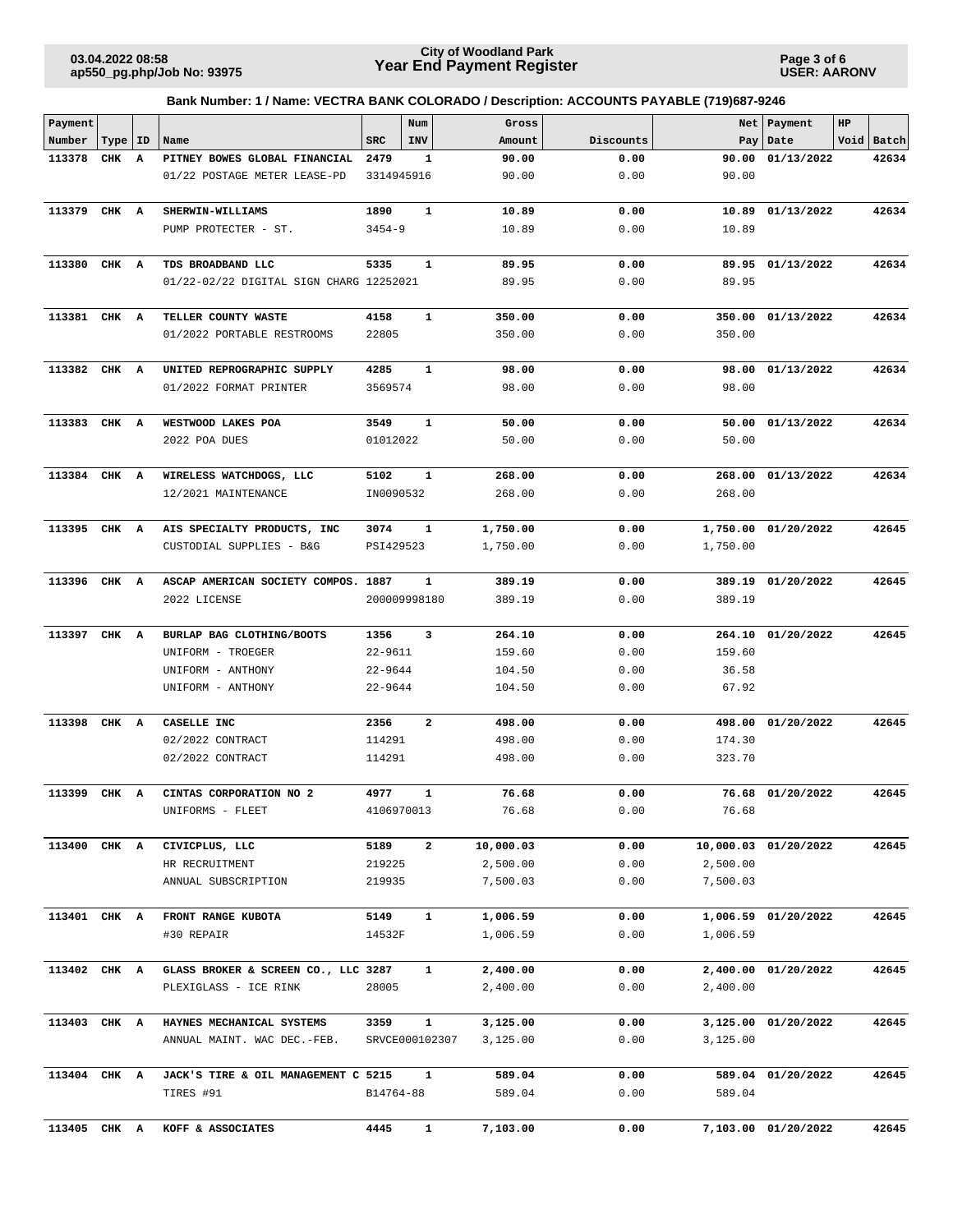**Page 4 of 6 USER: AARONV**

| Payment      |           |   |                                         |               | Num          | Gross    |           |            | Net   Payment        | HP |            |
|--------------|-----------|---|-----------------------------------------|---------------|--------------|----------|-----------|------------|----------------------|----|------------|
| Number       | Type   ID |   | Name                                    | <b>SRC</b>    | INV          | Amount   | Discounts |            | Pay Date             |    | Void Batch |
|              |           |   | CHIEF OF POLICE RECRUITMENT             | 014015        |              | 7,103.00 | 0.00      | 7,103.00   |                      |    |            |
| 113406       | CHK A     |   | KS STATEBANK                            | 5217          | $\mathbf 1$  | 377.98   | 0.00      | 377.98     | 01/20/2022           |    | 42645      |
|              |           |   | KYOCERA COPIER CONTRACT - WAC           | 57341-2-2022  |              | 377.98   | 0.00      | 377.98     |                      |    |            |
| 113407       | CHK A     |   | MCCANDLESS TRUCK CENTER LLC             | 2792          | $\mathbf{1}$ | 838.85   | 0.00      | 838.85     | 01/20/2022           |    | 42645      |
|              |           |   | HEAD LIGHT VEH #55                      | P103088893:01 |              | 838.85   | 0.00      | 838.85     |                      |    |            |
| 113408       | CHK A     |   | PERFORMANCE RADIATOR PACIFIC            | 4522          | 1            | 122.00   | 0.00      |            | 122.00 01/20/2022    |    | 42645      |
|              |           |   | #91 REPAIR                              | 7977868       |              | 122.00   | 0.00      | 122.00     |                      |    |            |
| 113409       | CHK A     |   | PERKINS MOTOR CITY DODGE                | 2354          | $\mathbf 1$  | 273.75   | 0.00      |            | 273.75 01/20/2022    |    | 42645      |
|              |           |   | #39 REPAIR                              | 489646CHW     |              | 273.75   | 0.00      | 273.75     |                      |    |            |
| 113410       | CHK A     |   | PHIL PYLES                              | 4777          | $\mathbf 1$  | 169.99   | 0.00      |            | 169.99 01/20/2022    |    | 42645      |
|              |           |   | REIMB. CLOTHING ALLOWANCE               | 01192022      |              | 169.99   | 0.00      | 169.99     |                      |    |            |
| 113411 CHK A |           |   | ROTH, MITCHELL                          | 4450          | 1            | 90.00    | 0.00      |            | 90.00 01/20/2022     |    | 42645      |
|              |           |   | CDL PHYSICAL                            | 01192022      |              | 90.00    | 0.00      | 90.00      |                      |    |            |
| 113412       | CHK A     |   | <b>SCHUMACHER'S</b>                     | 561           | $\mathbf{2}$ | 184.00   | 0.00      | 184.00     | 01/20/2022           |    | 42645      |
|              |           |   | #73 REPAIR                              | 71288         |              | 92.00    | 0.00      | 92.00      |                      |    |            |
|              |           |   | #91 REPAIR                              | 71297         |              | 92.00    | 0.00      | 92.00      |                      |    |            |
| 113413       | CHK A     |   | SOUTHERN GLAZER'S WINE & SPIRI 2805     |               | 1            | 192.80   | 0.00      | 192.80     | 01/20/2022           |    | 42645      |
|              |           |   | LIQUOR DELIVERY - UPCC                  | 2705627       |              | 192.80   | 0.00      | 192.80     |                      |    |            |
| 113414 CHK A |           |   | TROEGER, KRISTOFER L                    | 4499          | $\mathbf{1}$ | 90.00    | 0.00      | 90.00      | 01/20/2022           |    | 42645      |
|              |           |   | CDL PHYSICAL                            | 01192022      |              | 90.00    | 0.00      | 90.00      |                      |    |            |
| 69           | EFT       | A | COLO STATE DEPT OF REVENUE              | 183           | $\mathbf{2}$ | 397.96   | 0.00      |            | 397.96 01/20/2022 HP |    | 42648      |
|              |           |   | 4th QTR Revenue Sales Tax               | 01202022      |              | 397.96   | 0.00      | $400.01 -$ |                      |    |            |
|              |           |   | 4th QTR Revenue Sales Tax               | 01202022      |              | 397.96   | 0.00      | 797.97     |                      |    |            |
| 113422       | CHK A     |   | BEVERAGE DISTRIBUTORS                   | 1132          | $\mathbf 1$  | 633.42   | 0.00      |            | 633.42 01/27/2022    |    | 42661      |
|              |           |   | LIQUOR PURCHASE                         | 342675130     |              | 633.42   | 0.00      | 633.42     |                      |    |            |
|              |           |   | 113423 CHK A BOBCAT OF THE ROCKIES, LLC | 3724 1        |              | 3,200.00 | 0.00      |            | 3,200.00 01/27/2022  |    | 42661      |
|              |           |   | 1ST PYMT TRADEOUT BOBCAT                | 66123654      |              | 3,200.00 | 0.00      | 3,200.00   |                      |    |            |
| 113424 CHK A |           |   | BRIAN E. BUNDY                          | 5208          | $\mathbf{1}$ | 840.00   | 0.00      |            | 840.00 01/27/2022    |    | 42661      |
|              |           |   | ACCT. SUPPORT SERVICES                  | 01232022      |              | 840.00   | 0.00      | 840.00     |                      |    |            |
| 113425 CHK A |           |   | CHAD MILDBRANDT                         | 5159          | $\mathbf{1}$ | 72.00    | 0.00      |            | 72.00 01/27/2022     |    | 42661      |
|              |           |   | BARTENDING - UPCC                       | 01202022      |              | 72.00    | 0.00      | 72.00      |                      |    |            |
| 113426 CHK A |           |   | CINTAS CORPORATION NO 2                 | 4977          | $\mathbf{1}$ | 76.68    | 0.00      |            | 76.68 01/27/2022     |    | 42661      |
|              |           |   | UNIFORM - FLEET                         | 4107657511    |              | 76.68    | 0.00      | 76.68      |                      |    |            |
| 113427 CHK A |           |   | COLORADO ADVERTISING PRODUCTS           | 4602          | $\mathbf{1}$ | 268.47   | 0.00      |            | 268.47 01/27/2022    |    | 42661      |
|              |           |   | W2 SUPPLIES                             | 7125          |              | 268.47   | 0.00      | 268.47     |                      |    |            |
| 113428 CHK A |           |   | COLORADO ANALYTICAL LAB                 | 4028          | $\mathbf{1}$ | 122.00   | 0.00      |            | 122.00 01/27/2022    |    | 42661      |
|              |           |   | LAB SERVICES                            | 220104005     |              | 122.00   | 0.00      | 122.00     |                      |    |            |
| 113429 CHK A |           |   | DATUM FILING SYSTEMS INC.               | 5343          | $\mathbf{1}$ | 2,603.00 | 0.00      |            | 2,603.00 01/27/2022  |    | 42661      |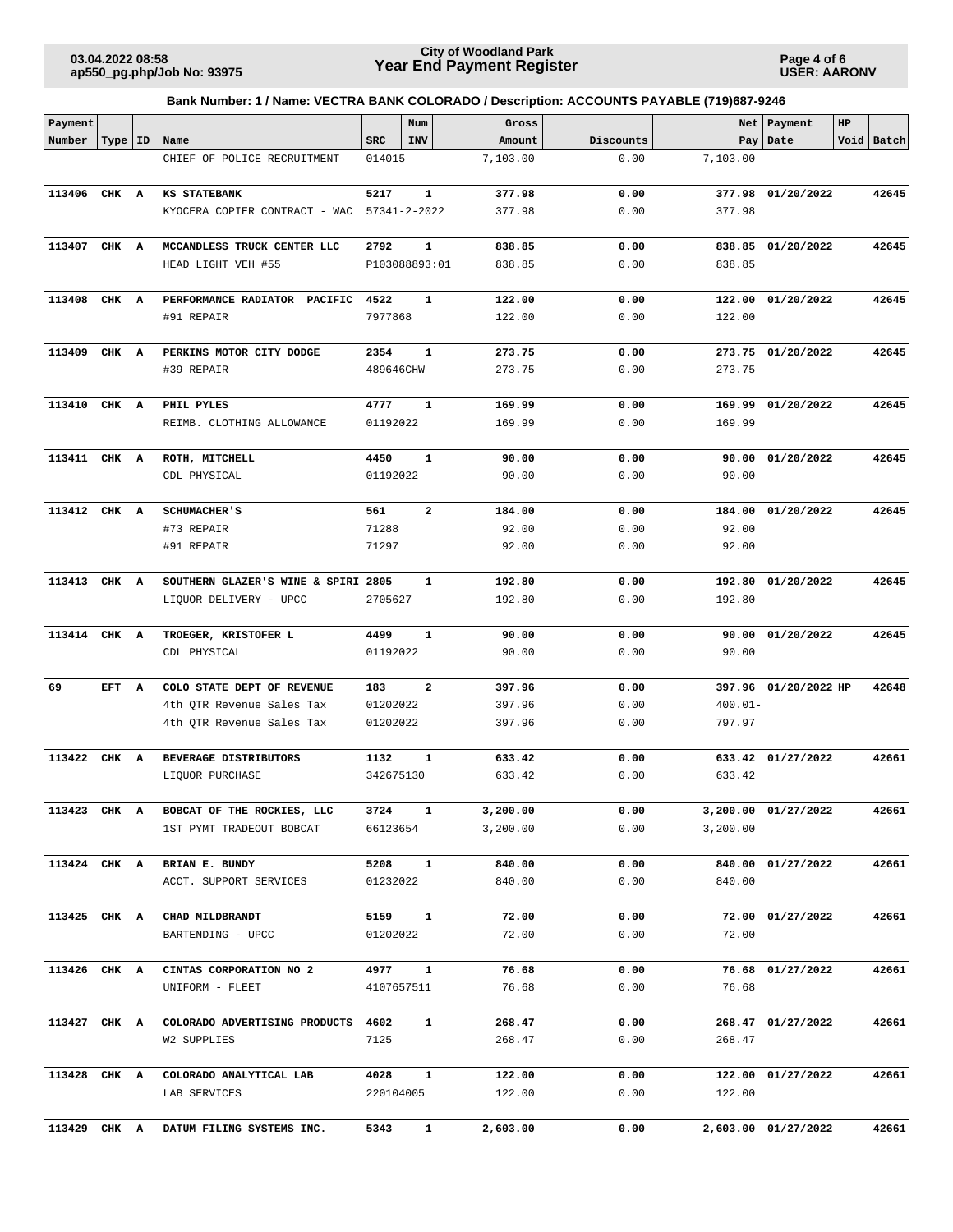**Page 5 of 6 USER: AARONV**

| Payment      |           |                                                              |              | Num            | Gross                |              |          | Net   Payment       | $_{\rm HP}$ |            |
|--------------|-----------|--------------------------------------------------------------|--------------|----------------|----------------------|--------------|----------|---------------------|-------------|------------|
| Number       | Type   ID | Name                                                         | <b>SRC</b>   | INV            | Amount               | Discounts    |          | Pay   Date          |             | Void Batch |
|              |           | Hinged Door Weapons Rack T25                                 | 20220114     |                | 2,603.00             | 0.00         | 2,603.00 |                     |             |            |
| 113430       | CHK A     | DEEP ROCK                                                    | 5263         | ${\bf 1}$      | 115.80               | 0.00         | 115.80   | 01/27/2022          |             | 42661      |
|              |           | WATER DELIVERY                                               |              | 21072370012222 | 115.80               | 0.00         | 115.80   |                     |             |            |
|              |           |                                                              |              |                |                      |              |          |                     |             |            |
| 113431 CHK A |           | DOCUMART COPIES & PRINTING                                   | 3252         | 1              | 340.00               | 0.00         | 340.00   | 01/27/2022          |             | 42661      |
|              |           | BUSINESS CARDS - WPPD                                        | 368847       |                | 340.00               | 0.00         | 340.00   |                     |             |            |
|              |           |                                                              |              |                |                      |              |          |                     |             |            |
| 113432 CHK A |           | EMPLOYERS COUNCIL SERVICES, IN 5099                          |              | 2              | 7,005.00             | 0.00         |          | 7,005.00 01/27/2022 |             | 42661      |
|              |           | 2022 UPDATE SERVICE                                          | 0000401796   |                | 405.00               | 0.00         | 405.00   |                     |             |            |
|              |           | 2022 MEMBERSHIP DUES                                         | 0000402831   |                | 6,600.00             | 0.00         | 6,600.00 |                     |             |            |
|              |           |                                                              |              |                |                      |              |          |                     |             |            |
| 113433       | CHK A     | FRED'S TOWING, LLC                                           | 4254         | 2              | 174.26               | 0.00         |          | 174.26 01/27/2022   |             | 42661      |
|              |           | #91 TOWING                                                   | 7276         |                | 87.13                | 0.00         | 87.13    |                     |             |            |
|              |           | #91 TOWING                                                   | 7310         |                | 87.13                | 0.00         | 87.13    |                     |             |            |
| 113434 CHK A |           | GLASER GAS, INC.                                             | 3244         | 1              | 70.00                | 0.00         | 70.00    | 01/27/2022          |             | 42661      |
|              |           | PROPANE - ZAMBONI                                            | 97921        |                | 70.00                | 0.00         | 70.00    |                     |             |            |
|              |           |                                                              |              |                |                      |              |          |                     |             |            |
| 113435 CHK A |           | MCCANDLESS TRUCK CENTER LLC                                  | 2792         | $\mathbf{1}$   | 118.98               | 0.00         | 118.98   | 01/27/2022          |             | 42661      |
|              |           | WINDSHIELD WASHER                                            |              | P103089458:01  | 118.98               | 0.00         | 118.98   |                     |             |            |
|              |           |                                                              |              |                |                      |              |          |                     |             |            |
| 113436 CHK A |           | <b>NRPA</b>                                                  | 1832         | $\mathbf{1}$   | 175.00               | 0.00         | 175.00   | 01/27/2022          |             | 42661      |
|              |           | NRPA MEMBERSHIP                                              | 01272022     |                | 175.00               | 0.00         | 175.00   |                     |             |            |
|              |           |                                                              |              |                |                      |              |          |                     |             |            |
| 113437       | CHK A     | OCCUPATIONAL HEALTH CENTERS OF 5300                          |              | 1              | 230.00               | 0.00         | 230.00   | 01/27/2022          |             | 42661      |
|              |           | PRE-EMPLOYMENT - VIGIL                                       | 15396476     |                | 230.00               | 0.00         | 230.00   |                     |             |            |
|              |           |                                                              |              |                |                      |              |          |                     |             |            |
| 113438       | CHK A     | PIKES PEAK AREA COUNCIL                                      | 505          | $\mathbf{1}$   | 4,820.00             | 0.00         | 4,820.00 | 01/27/2022          |             | 42661      |
|              |           | 2022 MEMBERSHIP DUES                                         | 22DUESCO15   |                | 4,820.00             | 0.00         | 4,820.00 |                     |             |            |
|              |           |                                                              |              |                |                      |              |          |                     |             |            |
| 113439       | CHK A     | RAMPART SURVEYS, LLC                                         | 1501         | $\mathbf{1}$   | 650.00               | 0.00         |          | 650.00 01/27/2022   |             | 42661      |
|              |           | LOY CREEK DAM MONITORING                                     | 4647         |                | 650.00               | 0.00         | 650.00   |                     |             |            |
|              | CHK A     |                                                              |              |                |                      |              |          |                     |             | 42661      |
| 113440       |           | RIMS SUN RIDGE SYSTEMS, INC.<br>RIMS ANNUAL SUPPORT SERVICES | 2797<br>6860 | 1              | 2,373.00<br>2,373.00 | 0.00<br>0.00 | 2,373.00 | 2,373.00 01/27/2022 |             |            |
|              |           |                                                              |              |                |                      |              |          |                     |             |            |
| 113441 CHK A |           | SIRCHIE FINGER PRINT LABS                                    | 573          | $\mathbf{1}$   | 88.71                | 0.00         |          | 88.71 01/27/2022    |             | 42661      |
|              |           | EVIDENCE FINGERPRINT KIT                                     | 0527891-IN   |                | 88.71                | 0.00         | 88.71    |                     |             |            |
|              |           |                                                              |              |                |                      |              |          |                     |             |            |
| 113442 CHK A |           | TELLER COUNTY WASTE                                          | 4158         | $\mathbf{3}$   | 456.00               | 0.00         |          | 456.00 01/27/2022   |             | 42661      |
|              |           | 2021-2023 Contract Disposal                                  | 01062022     |                | 456.00               | 0.00         | 243.00   |                     |             |            |
|              |           | 2021-2023 Contract Disposal                                  | 01062022     |                | 456.00               | 0.00         | 138.00   |                     |             |            |
|              |           | 2021-2023 Contract Disposal                                  | 01062022     |                | 456.00               | 0.00         | 75.00    |                     |             |            |
|              |           |                                                              |              |                |                      |              |          |                     |             |            |
| 113443 CHK A |           | THE CREATIVE CONSORTIUM                                      | 4916         | $\mathbf{1}$   | 198.00               | 0.00         |          | 198.00 01/27/2022   |             | 42661      |
|              |           | #73 STRIPE REMOVAL                                           | 4023         |                | 198.00               | 0.00         | 198.00   |                     |             |            |
|              |           |                                                              |              |                |                      |              |          |                     |             |            |
| 113444 CHK A |           | TIAA COMMERCIAL FINANCE, INC                                 | 5175         | $\mathbf{1}$   | 653.40               | 0.00         |          | 653.40 01/27/2022   |             | 42661      |
|              |           | 01/22 COPIER CONTRACT                                        | 8663969      |                | 653.40               | 0.00         | 653.40   |                     |             |            |
|              |           | TIMBER LINE ELEC/CONTROL CORP                                | 1145         | 1              |                      | 0.00         |          |                     |             | 42661      |
| 113445 CHK A |           | TSP - WTP                                                    | 21342        |                | 311.50<br>311.50     | 0.00         | 311.50   | 311.50 01/27/2022   |             |            |
|              |           |                                                              |              |                |                      |              |          |                     |             |            |
| 113446 CHK A |           | US POSTAL SERVICE                                            | 516          | $\mathbf{1}$   | 265.00               | 0.00         |          | 265.00 01/27/2022   |             | 42661      |
|              |           | UTILITIES BOX PERMIT RENEWAL                                 | 01202022     |                | 265.00               | 0.00         | 265.00   |                     |             |            |
|              |           |                                                              |              |                |                      |              |          |                     |             |            |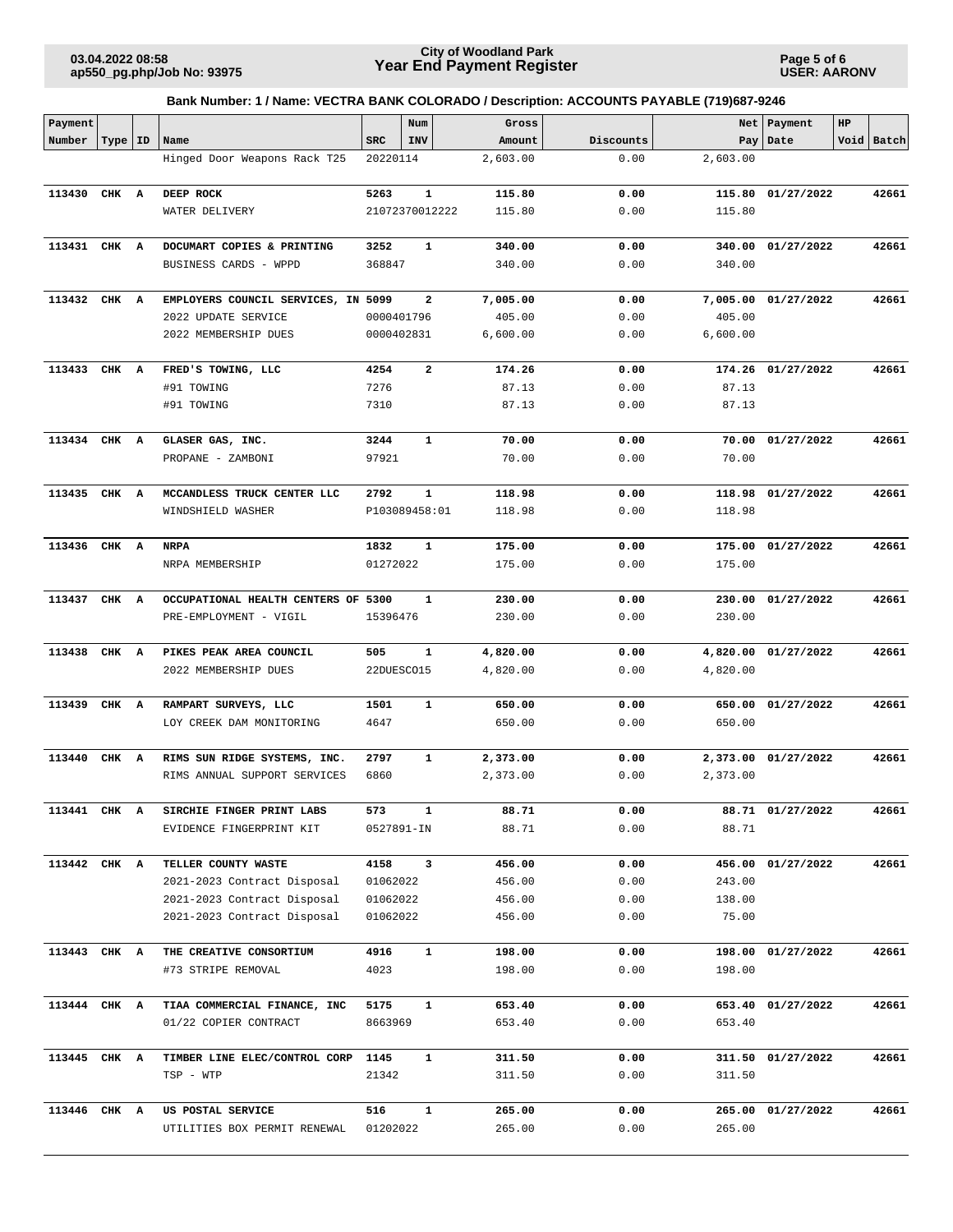**Page 6 of 6 USER: AARONV**

| Payment |                 |   |                          |            | Num        | Gross      |           |             | Net   Payment     | HP |              |
|---------|-----------------|---|--------------------------|------------|------------|------------|-----------|-------------|-------------------|----|--------------|
| Number  | Type   ID       |   | Name                     | <b>SRC</b> | <b>INV</b> | Amount     | Discounts |             | Pay Date          |    | Void   Batch |
| 113447  | <b>CHK</b>      | Α | WAXIE SANITARY SUPPLY    | 4189       |            | 745.36     | 0.00      |             | 745.36 01/27/2022 |    | 42661        |
|         |                 |   | CUSTODIAL SUPPLIES - WAC | 80568433   |            | 745.36     | 0.00      | 745.36      |                   |    |              |
|         | REGISTER TOTALS |   | Voids: 0<br>Checks: 85   |            | 114        | 242,287.41 | 0.00      | 242, 287.41 |                   |    |              |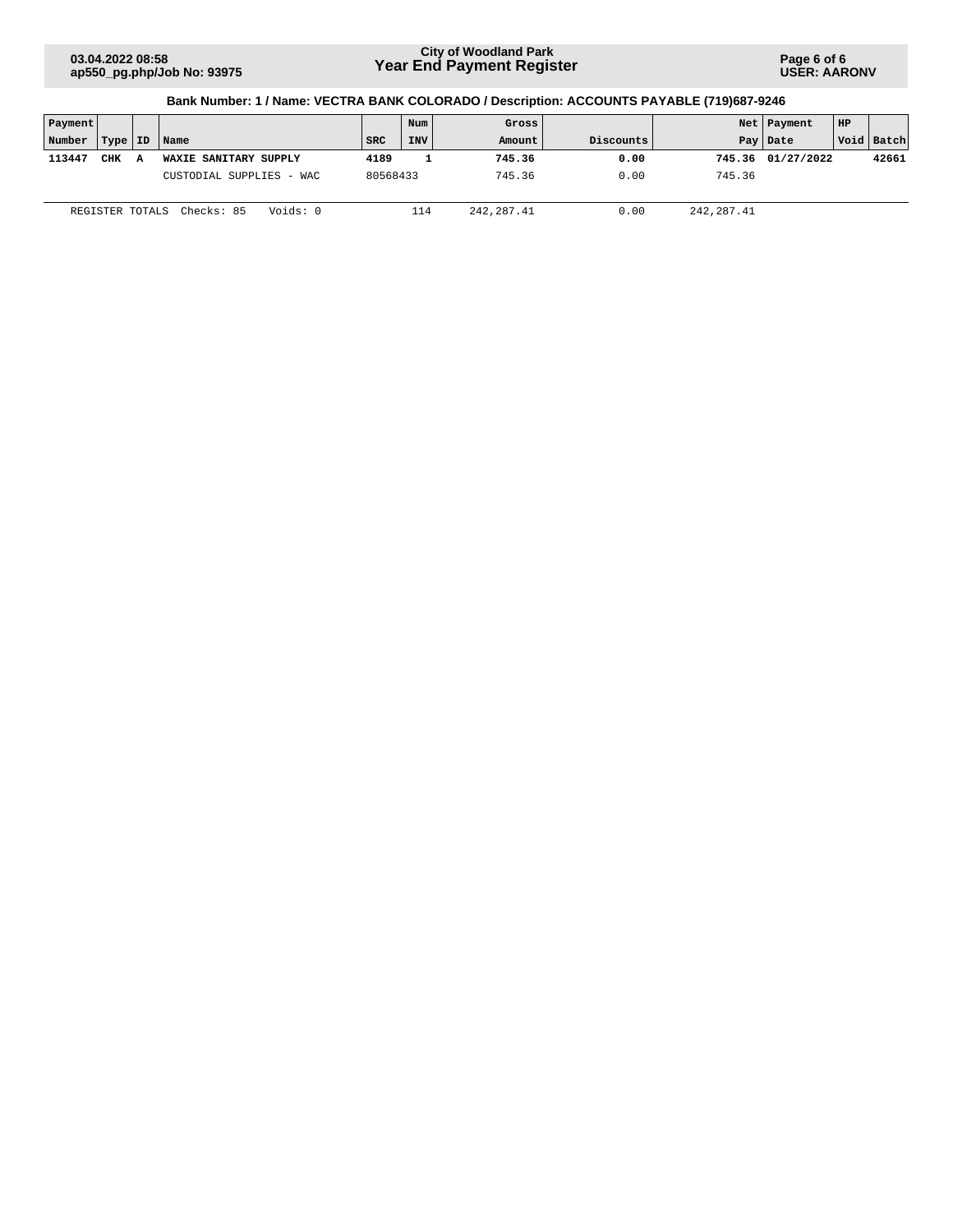|                |                              | Bank Number: 99 / Name: VECTRA BANK COLORADO/PAYROLL / Description: PAYROLL ACCOUNT |                     |           |          |              |  |  |
|----------------|------------------------------|-------------------------------------------------------------------------------------|---------------------|-----------|----------|--------------|--|--|
| Payment Number | Position                     | Num Inv                                                                             | <b>Gross Amount</b> | Discounts | Net Pay  | Payment Date |  |  |
|                | 18788 Lifeguard              | $\mathbf{1}$                                                                        | 25.12               | 1.92      | 23.20    | 1/14/2022    |  |  |
|                | 18789 Lifeguard              | 1                                                                                   | 335.98              | 33.70     | 302.28   | 1/14/2022    |  |  |
|                | 18790 Lifeguard              | 1                                                                                   | 160.14              | 12.25     | 147.89   | 1/14/2022    |  |  |
|                | 18791 Pool Attendant         | 1                                                                                   | 345.40              | 35.42     | 309.98   | 1/14/2022    |  |  |
|                | 18792 MWI PBG                | $\mathbf 1$                                                                         | 1,841.02            | 491.17    | 1,349.85 | 1/14/2022    |  |  |
|                | 18793 Lifeguard              | $\mathbf{1}$                                                                        | 25.12               | 1.92      | 23.20    | 1/14/2022    |  |  |
|                | 18794 Lifeguard              | $\mathbf{1}$                                                                        | 25.12               | 1.92      | 23.20    | 1/14/2022    |  |  |
|                | 18795 Lifeguard              | 1                                                                                   | 395.64              | 41.27     | 354.37   | 1/14/2022    |  |  |
|                | 18796 Lifeguard              | 1                                                                                   | 59.66               | 4.57      | 55.09    | 1/14/2022    |  |  |
|                | 18797 Lifeguard              | $\mathbf 1$                                                                         | 87.92               | 6.72      | 81.20    | 1/14/2022    |  |  |
|                | 18798 Police Officer II      | $\mathbf 1$                                                                         | 2,143.20            | 386.80    | 1,756.40 | 1/28/2022    |  |  |
|                | 18799 Lifeguard              | $\mathbf{1}$                                                                        | 244.92              | 22.74     | 222.18   | 1/28/2022    |  |  |
|                | 18800 Police Officer I       | $\mathbf{1}$                                                                        | 1,909.60            | 329.23    | 1,580.37 | 1/28/2022    |  |  |
|                | 18801 WWTO                   | $\mathbf{1}$                                                                        | 1,461.72            | 273.16    | 1,188.56 | 1/28/2022    |  |  |
|                | 18802 Lifeguard              | $\mathbf{1}$                                                                        | 84.78               | 6.49      | 78.29    | 1/28/2022    |  |  |
|                | 18803 Code Enforcement       | $\mathbf 1$                                                                         | 1,920.00            | 447.28    | 1,472.72 | 1/28/2022    |  |  |
|                | 18804 Pool Attendant         | $\mathbf{1}$                                                                        | 596.60              | 65.64     | 530.96   | 1/28/2022    |  |  |
|                | 18805 MWI PBG                | $\mathbf{1}$                                                                        | 1,804.12            | 476.96    | 1,327.16 | 1/28/2022    |  |  |
|                | 18806 Lifeguard              | $\mathbf{1}$                                                                        | 266.90              | 25.42     | 241.48   | 1/28/2022    |  |  |
|                | 18807 Lifeguard              | $\mathbf{1}$                                                                        | 100.48              | 7.68      | 92.80    | 1/28/2022    |  |  |
|                | 48535 Crew Chief - Field Ser | $\mathbf{1}$                                                                        | 2,717.60            | 958.10    | 1,759.50 | 1/14/2022    |  |  |
|                | 48536 Corporal               | $\mathbf{1}$                                                                        | 2,683.20            | 589.01    | 2,094.19 | 1/14/2022    |  |  |
|                | 48537 Dispatcher II          | $\mathbf 1$                                                                         | 2,176.35            | 579.66    | 1,596.69 | 1/14/2022    |  |  |
|                | 48538 Police Officer I       | 1                                                                                   | 2,927.26            | 637.88    | 2,289.38 | 1/14/2022    |  |  |
|                | 48539 IT Manager             | $\mathbf{1}$                                                                        | 2,705.40            | 884.27    | 1,821.13 | 1/14/2022    |  |  |
|                | 48540 Dispatcher I           | $\mathbf{1}$                                                                        | 1,749.44            | 446.02    | 1,303.42 | 1/14/2022    |  |  |
|                | 48541 Utility Billing Techni | $\mathbf{1}$                                                                        | 1,859.20            | 629.63    | 1,229.57 | 1/14/2022    |  |  |
|                | 48542 Planning and Building  | $\mathbf{1}$                                                                        | 2,340.80            | 730.28    | 1,610.52 | 1/14/2022    |  |  |
|                | 48543 Water Fitness Instruct | $\mathbf 1$                                                                         | 360.80              | 29.60     | 331.20   | 1/14/2022    |  |  |
|                | 48544 WWTO                   | 1                                                                                   | 1,851.06            | 506.93    | 1,344.13 | 1/14/2022    |  |  |
| 48545 WTO      |                              | $\mathbf{1}$                                                                        | 2,162.70            | 1,231.46  | 931.24   | 1/14/2022    |  |  |
|                | 48546 MUNICIPAL COURT CLERK  | 1                                                                                   | 604.37              | 111.77    | 492.60   | 1/14/2022    |  |  |
|                | 48547 Corporal               | 1                                                                                   | 2,909.34            | 1,553.49  | 1,355.85 | 1/14/2022    |  |  |
|                | 48548 Dispatcher I           | 1                                                                                   | 1,792.95            | 511.61    | 1,281.34 | 1/14/2022    |  |  |
|                | 48549 Lifeguard              | $\mathbf 1$                                                                         | 857.22              | 152.62    | 704.60   | 1/14/2022    |  |  |
|                | 48550 Police Officer I       | 1                                                                                   | 2,142.55            | 444.80    | 1,697.75 | 1/14/2022    |  |  |
|                | 48551 Lifeguard              | 1                                                                                   | 330.00              | 26.25     | 303.75   | 1/14/2022    |  |  |
|                | 48552 Lifeguard              | $\mathbf{1}$                                                                        | 442.74              | 46.87     | 395.87   | 1/14/2022    |  |  |
|                | 48553 Maintenance Worker I - | 1                                                                                   | 2,050.12            | 427.75    | 1,622.37 | 1/14/2022    |  |  |
|                | 48554 Accounting Manager     | 1                                                                                   | 2,826.32            | 957.67    | 1,868.65 | 1/14/2022    |  |  |
|                | 48555 Event Center Coordinat | 1                                                                                   | 1,872.28            | 600.80    | 1,271.48 | 1/14/2022    |  |  |
|                | 48556 Detective/MPO          | 1                                                                                   | 3,647.22            | 1,010.78  | 2,636.44 | 1/14/2022    |  |  |
|                | 48557 Assistant to the City  | 1                                                                                   | 2,765.29            | 879.68    | 1,885.61 | 1/14/2022    |  |  |
|                | 48558 Lifeguard              | $\mathbf{1}$                                                                        | 307.72              | 30.54     | 277.18   | 1/14/2022    |  |  |
|                | 48559 Police Officer I       | 1                                                                                   | 3,353.68            | 790.42    | 2,563.26 | 1/14/2022    |  |  |
|                | 48560 Sports Coordinator     | $\mathbf{1}$                                                                        | 1,789.95            | 432.81    | 1,357.14 | 1/14/2022    |  |  |
|                | 48561 IT Intern              | $\mathbf{1}$                                                                        | 486.00              | 52.18     | 433.82   | 1/14/2022    |  |  |
|                | 48562 Lead Lifeguard         | 1                                                                                   | 699.79              | 98.71     | 601.08   | 1/14/2022    |  |  |
|                | 48563 Deputy Chief of Police | $\mathbf{1}$                                                                        | 3,826.14            | 790.31    | 3,035.83 | 1/14/2022    |  |  |
|                | 48564 Maintenance Worker I - | 1                                                                                   | 452.21              | 79.90     | 372.31   | 1/14/2022    |  |  |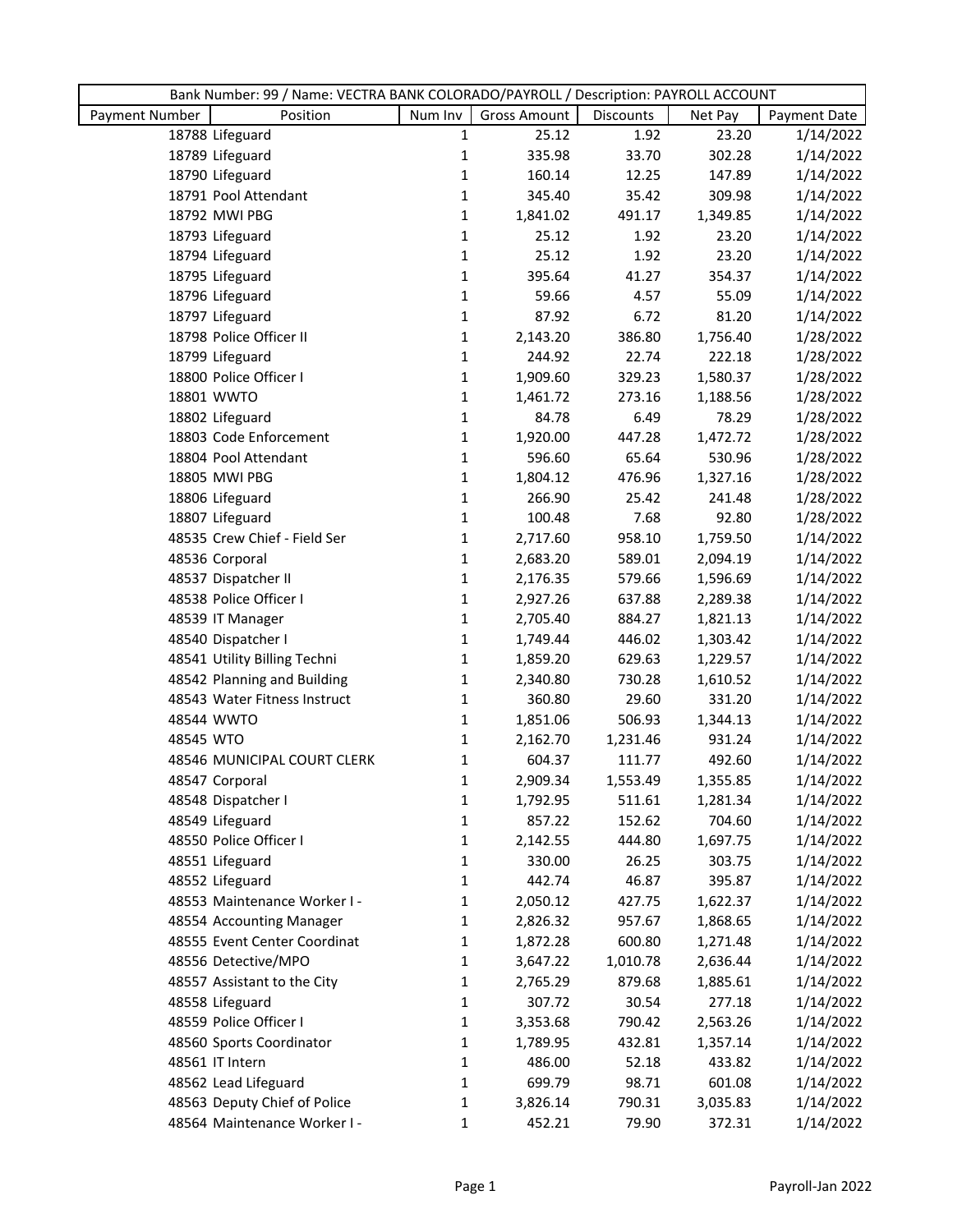|                | Bank Number: 99 / Name: VECTRA BANK COLORADO/PAYROLL / Description: PAYROLL ACCOUNT |              |                     |           |           |              |
|----------------|-------------------------------------------------------------------------------------|--------------|---------------------|-----------|-----------|--------------|
| Payment Number | Position                                                                            | Num Inv      | <b>Gross Amount</b> | Discounts | Net Pay   | Payment Date |
|                | 48565 Lifeguard                                                                     | 1            | 147.58              | 11.29     | 136.29    | 1/14/2022    |
|                | 48566 Interim Chief of Polic                                                        | $\mathbf{1}$ | 5,221.15            | 1,145.85  | 4,075.30  | 1/14/2022    |
|                | 48567 PD Admin Assist/Teen C                                                        | $\mathbf{1}$ | 2,012.32            | 595.31    | 1,417.01  | 1/14/2022    |
|                | 48568 Finance Admin. Asst./C                                                        | $\mathbf{1}$ | 1,676.00            | 576.68    | 1,099.32  | 1/14/2022    |
|                | 48569 Sergeant                                                                      | 1            | 3,454.50            | 1,234.09  | 2,220.41  | 1/14/2022    |
|                | 48570 Dispatch II                                                                   | 1            | 2,008.36            | 469.01    | 1,539.35  | 1/14/2022    |
|                | 48571 HR Generalist                                                                 | 1            | 2,566.53            | 962.59    | 1,603.94  | 1/14/2022    |
|                | 48572 Water Treatment Operat                                                        | $\mathbf{1}$ | 2,845.33            | 645.36    | 2,199.97  | 1/14/2022    |
|                | 48573 Communication and Mark                                                        | 1            | 1,985.16            | 508.60    | 1,476.56  | 1/14/2022    |
|                | 48574 Police Officer I                                                              | 1            | 2,608.25            | 438.93    | 2,169.32  | 1/14/2022    |
|                | 48575 Lifeguard                                                                     | 1            | 78.50               | 6.01      | 72.49     | 1/14/2022    |
|                | 48576 Parks and Rec Director                                                        | $\mathbf 1$  | 3,795.48            | 1,366.06  | 2,429.42  | 1/14/2022    |
|                | 48577 Lifeguard                                                                     | $\mathbf{1}$ | 906.25              | 184.10    | 722.15    | 1/14/2022    |
|                | 48578 City Manager                                                                  | $\mathbf{1}$ | 5,346.16            | 1,691.13  | 3,655.03  | 1/14/2022    |
|                | 48579 City Clerk/Deputy City                                                        | $\mathbf{1}$ | 4,174.85            | 2,257.26  | 1,917.59  | 1/14/2022    |
|                | 48580 Zoning/Code Enforcemen                                                        | 1            | 2,710.71            | 779.96    | 1,930.75  | 1/14/2022    |
|                | 48581 Finance Technician                                                            | 1            | 1,641.60            | 504.88    | 1,136.72  | 1/14/2022    |
|                | 48582 Dispatcher II                                                                 | 1            | 2,303.24            | 639.69    | 1,663.55  | 1/14/2022    |
|                | 48583 Crew Chief - Fleet                                                            | 1            | 3,594.32            | 1,398.16  | 2,196.16  | 1/14/2022    |
|                | 48584 Police Officer                                                                | $\mathbf{1}$ | 2,330.56            | 535.86    | 1,794.70  | 1/14/2022    |
|                | 48585 Clerical Asst                                                                 | $\mathbf{1}$ | 659.40              | 73.44     | 585.96    | 1/14/2022    |
|                | 48586 Presiding Municipal Co                                                        | $\mathbf{1}$ | 449.31              | 40.37     | 408.94    | 1/14/2022    |
|                | 48587 Maintenance Worker I P                                                        | $\mathbf 1$  | 1,705.72            | 391.11    | 1,314.61  | 1/14/2022    |
|                | 48588 P&R Sports Site Supv                                                          | 1            | 23.18               | 1.78      | 21.40     | 1/14/2022    |
|                | 48589 UPCC-ASSISTANT                                                                | $\mathbf{1}$ | 547.92              | 97.70     | 450.22    | 1/14/2022    |
|                | 48590 Admin Assistant P&R                                                           | $\mathbf{1}$ | 1,446.22            | 389.91    | 1,056.31  | 1/14/2022    |
|                | 48591 Dispatcher                                                                    | $\mathbf{1}$ | 1,719.18            | 341.31    | 1,377.87  | 1/14/2022    |
|                | 48592 Lead Lifeguard                                                                | $\mathbf{1}$ | 726.24              | 140.73    | 585.51    | 1/14/2022    |
|                | 48593 Construction Inspector                                                        | $\mathbf{1}$ | 3,060.48            | 905.82    | 2,154.66  | 1/14/2022    |
|                | 48594 Police Officer I                                                              | $\mathbf{1}$ | 2,368.05            | 774.92    | 1,593.13  | 1/14/2022    |
|                | 48595 Planning Director                                                             | 1            | 19,537.45           | 7,727.80  | 11,809.65 | 1/14/2022    |
|                | 48596 Maint. Worker II - Str                                                        | $\mathbf{1}$ | 2,114.16            | 652.07    | 1,462.09  | 1/14/2022    |
|                | 48597 Police Officer II                                                             | 1            | 3,230.59            | 1,106.42  | 2,124.17  | 1/14/2022    |
|                | 48598 Planning Director                                                             | 1            | 3,910.31            | 1,843.40  | 2,066.91  | 1/14/2022    |
|                | 48599 Utilities Technician                                                          | 1            | 2,524.09            | 1,133.75  | 1,390.34  | 1/14/2022    |
|                | 48600 Permit Technician                                                             | 1            | 462.69              | 167.40    | 295.29    | 1/14/2022    |
|                | 48601 WWTO                                                                          | 1            | 2,574.17            | 903.24    | 1,670.93  | 1/14/2022    |
|                | 48602 Lifeguard                                                                     | 1            | 803.84              | 140.13    | 663.71    | 1/14/2022    |
|                | 48603 Maintenance Worker II                                                         | 1            | 1,590.50            | 376.84    | 1,213.66  | 1/14/2022    |
|                | 48604 WWTP Chief Operator                                                           | 1            | 3,537.87            | 1,427.28  | 2,110.59  | 1/14/2022    |
|                | 48605 Fleet Mechanic II                                                             | 1            | 2,117.56            | 608.12    | 1,509.44  | 1/14/2022    |
|                | 48606 Maintenance II - Stree                                                        | 1            | 1,590.50            | 450.71    | 1,139.79  | 1/14/2022    |
|                | 48607 Lifeguard                                                                     | 1            | 103.62              | 7.92      | 95.70     | 1/14/2022    |
|                | 48608 Dispatch Supervisor                                                           | 1            | 2,872.68            | 1,025.57  | 1,847.11  | 1/14/2022    |
|                | 48609 Police Officer I                                                              | 1            | 2,421.11            | 762.85    | 1,658.26  | 1/14/2022    |
|                | 48610 Maint. Worker III - St                                                        | 1            | 3,629.22            | 1,239.85  | 2,389.37  | 1/14/2022    |
|                | 48611 Lifeguard                                                                     | 1            | 276.32              | 27.14     | 249.18    | 1/14/2022    |
|                | 48612 Crew Chief - PBG                                                              | 1            | 6,482.68            | 1,880.38  | 4,602.30  | 1/14/2022    |
|                | 48613 Finance Director                                                              | 1            | 3,916.84            | 1,131.27  | 2,785.57  | 1/14/2022    |
|                | 48614 Victims Advocate Coord                                                        | $\mathbf{1}$ | 2,739.39            | 1,465.78  | 1,273.61  | 1/14/2022    |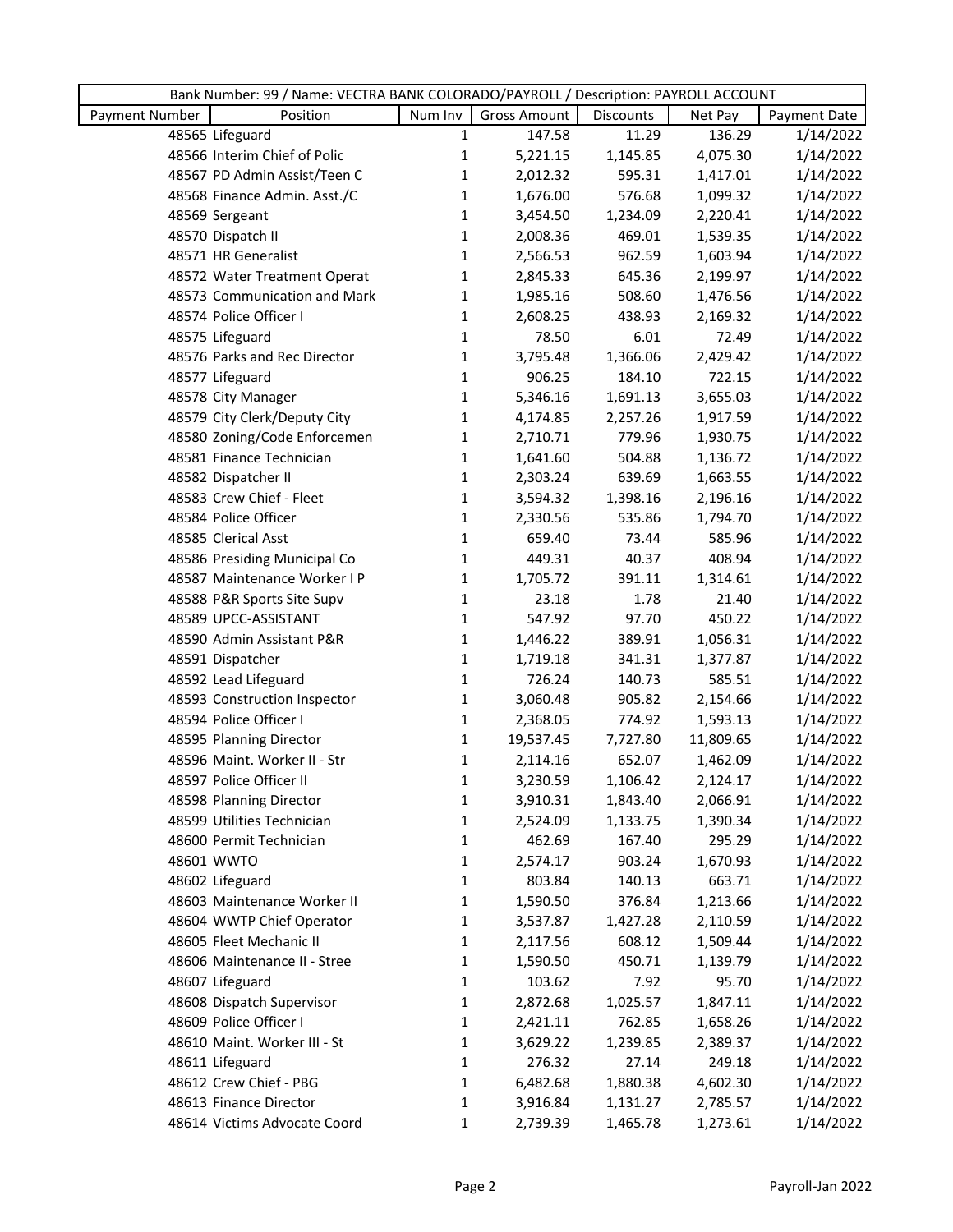|                | Bank Number: 99 / Name: VECTRA BANK COLORADO/PAYROLL / Description: PAYROLL ACCOUNT |              |                     |                  |          |              |
|----------------|-------------------------------------------------------------------------------------|--------------|---------------------|------------------|----------|--------------|
| Payment Number | Position                                                                            | Num Inv      | <b>Gross Amount</b> | <b>Discounts</b> | Net Pay  | Payment Date |
|                | 48615 Maint. Worker I - PBG                                                         | $\mathbf{1}$ | 2,137.83            | 444.16           | 1,693.67 | 1/14/2022    |
|                | 48616 Aquatic Manager                                                               | $\mathbf{1}$ | 2,272.38            | 683.27           | 1,589.11 | 1/14/2022    |
|                | 48617 WTP CHIEF OPERATOR                                                            | $\mathbf{1}$ | 3,644.62            | 2,093.89         | 1,550.73 | 1/14/2022    |
|                | 48618 Assistant Aquatic Mana                                                        | $\mathbf{1}$ | 2,444.67            | 799.80           | 1,644.87 | 1/14/2022    |
|                | 48619 Utilities Director/Dep                                                        | $\mathbf{1}$ | 4,867.41            | 2,157.39         | 2,710.02 | 1/14/2022    |
|                | 48620 Lifeguard                                                                     | 1            | 260.62              | 24.94            | 235.68   | 1/14/2022    |
|                | 48621 Lifeguard                                                                     | $\mathbf{1}$ | 97.34               | 7.45             | 89.89    | 1/14/2022    |
|                | 48622 Lifeguard                                                                     | $\mathbf{1}$ | 75.36               | 5.76             | 69.60    | 1/14/2022    |
|                | 48623 Front Desk Representat                                                        | $\mathbf{1}$ | 623.03              | 73.96            | 549.07   | 1/14/2022    |
|                | 48624 Crew Chief - Field Ser                                                        | $\mathbf{1}$ | 3,227.15            | 1,084.01         | 2,143.14 | 1/28/2022    |
|                | 48625 Corporal                                                                      | $\mathbf{1}$ | 3,119.22            | 662.93           | 2,456.29 | 1/28/2022    |
|                | 48626 Dispatcher II                                                                 | 1            | 1,929.62            | 513.76           | 1,415.86 | 1/28/2022    |
|                | 48627 Police Officer I                                                              | $\mathbf{1}$ | 2,472.54            | 594.73           | 1,877.81 | 1/28/2022    |
|                | 48628 IT Manager                                                                    | $\mathbf{1}$ | 3,598.58            | 1,228.75         | 2,369.83 | 1/28/2022    |
|                | 48629 Dispatcher I                                                                  | $\mathbf{1}$ | 2,107.28            | 559.69           | 1,547.59 | 1/28/2022    |
|                | 48630 Utility Billing Techni                                                        | $\mathbf{1}$ | 1,859.20            | 629.62           | 1,229.58 | 1/28/2022    |
|                | 48631 Planning and Building                                                         | $\mathbf 1$  | 2,340.80            | 724.28           | 1,616.52 | 1/28/2022    |
|                | 48632 Water Fitness Instruct                                                        | 1            | 333.87              | 26.54            | 307.33   | 1/28/2022    |
|                | 48633 WWTO                                                                          | $\mathbf{1}$ | 1,851.06            | 506.93           | 1,344.13 | 1/28/2022    |
| 48634 WTO      |                                                                                     | $\mathbf{1}$ | 1,976.40            | 1,165.39         | 811.01   | 1/28/2022    |
|                | 48635 MUNICIPAL COURT CLERK                                                         | $\mathbf{1}$ | 1,264.95            | 271.59           | 993.36   | 1/28/2022    |
|                | 48636 Corporal                                                                      | $\mathbf{1}$ | 3,286.66            | 1,620.15         | 1,666.51 | 1/28/2022    |
|                | 48637 Dispatcher I                                                                  | $\mathbf{1}$ | 1,989.78            | 548.73           | 1,441.05 | 1/28/2022    |
|                | 48638 Lifeguard                                                                     | $\mathbf{1}$ | 634.28              | 100.68           | 533.60   | 1/28/2022    |
|                | 48639 Police Officer I                                                              | $\mathbf{1}$ | 2,766.00            | 542.70           | 2,223.30 | 1/28/2022    |
|                | 48640 Lifeguard                                                                     | $\mathbf{1}$ | 330.00              | 26.24            | 303.76   | 1/28/2022    |
|                | 48641 Maintenance Worker I -                                                        | $\mathbf{1}$ | 1,312.12            | 259.86           | 1,052.26 | 1/28/2022    |
|                | 48642 Accounting Manager                                                            | $\mathbf{1}$ | 2,826.32            | 957.66           | 1,868.66 | 1/28/2022    |
|                | 48643 Event Center Coordinat                                                        | $\mathbf{1}$ | 1,872.28            | 600.79           | 1,271.49 | 1/28/2022    |
|                | 48644 Detective/MPO                                                                 | $\mathbf{1}$ | 3,655.60            | 988.70           | 2,666.90 | 1/28/2022    |
|                | 48645 Assistant to the City                                                         | 1            | 2,590.29            | 837.29           | 1,753.00 | 1/28/2022    |
|                | 48646 Lifeguard                                                                     | $\mathbf{1}$ | 345.40              | 35.42            | 309.98   | 1/28/2022    |
|                | 48647 Police Officer I                                                              | 1            | 2,529.50            | 575.88           | 1,953.62 | 1/28/2022    |
|                | 48648 Sports Coordinator                                                            | 1            | 1,907.39            | 466.06           | 1,441.33 | 1/28/2022    |
|                | 48649 IT Intern                                                                     | 1            | 784.69              | 117.50           | 667.19   | 1/28/2022    |
|                | 48650 Deputy Chief of Police                                                        | 1            | 3,651.14            | 758.77           | 2,892.37 | 1/28/2022    |
|                | 48651 Maintenance Worker I -                                                        | 1            | 1,332.05            | 521.96           | 810.09   | 1/28/2022    |
|                | 48652 Lifeguard                                                                     | 1            | 386.22              | 40.55            | 345.67   | 1/28/2022    |
|                | 48653 Interim Chief of Polic                                                        | 1            | 5,221.15            | 1,145.84         | 4,075.31 | 1/28/2022    |
|                | 48654 PD Admin Assist/Teen C                                                        | 1            | 2,012.32            | 595.33           | 1,416.99 | 1/28/2022    |
|                | 48655 Finance Admin. Asst./C                                                        | 1            | 1,676.01            | 576.69           | 1,099.32 | 1/28/2022    |
|                | 48656 Sergeant                                                                      | 1            | 3,332.98            | 1,174.90         | 2,158.08 | 1/28/2022    |
|                | 48657 Dispatch II                                                                   | 1            | 2,459.76            | 562.83           | 1,896.93 | 1/28/2022    |
|                | 48658 HR Generalist                                                                 | 1            | 2,566.53            | 962.60           | 1,603.93 | 1/28/2022    |
|                | 48659 Water Treatment Operat                                                        | 1            | 2,377.24            | 532.38           | 1,844.86 | 1/28/2022    |
|                | 48660 Communication and Mark                                                        | 1            | 1,985.16            | 508.61           | 1,476.55 | 1/28/2022    |
|                | 48661 Police Officer I                                                              | 1            | 2,253.77            | 404.48           | 1,849.29 | 1/28/2022    |
|                | 48662 Pool Attendant                                                                | 1            | 260.62              | 24.94            | 235.68   | 1/28/2022    |
|                | 48663 Lifeguard                                                                     | 1            | 207.24              | 17.85            | 189.39   | 1/28/2022    |
|                | 48664 Parks and Rec Director                                                        | 1            | 3,795.48            | 1,366.06         | 2,429.42 | 1/28/2022    |
|                |                                                                                     |              |                     |                  |          |              |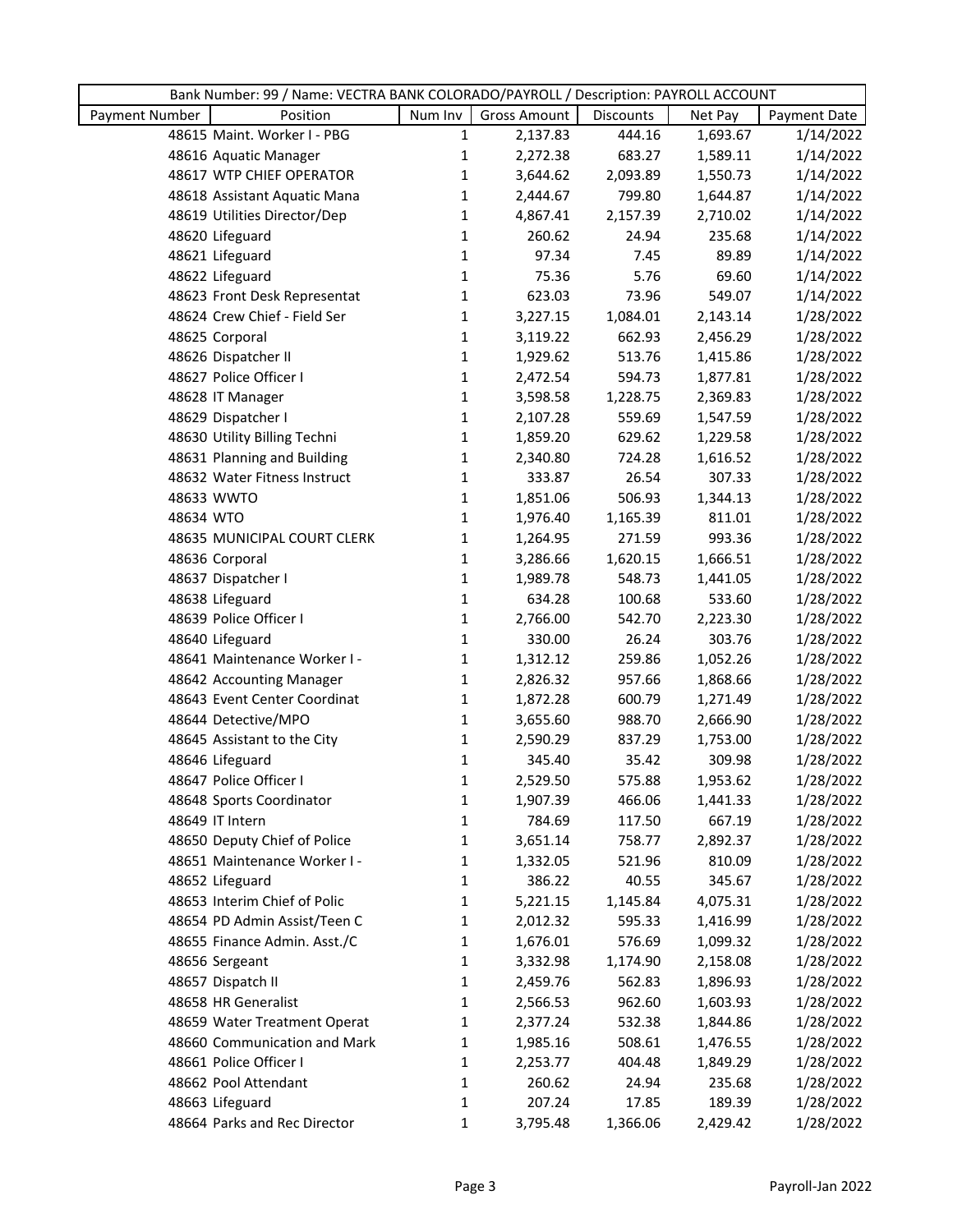|                | Bank Number: 99 / Name: VECTRA BANK COLORADO/PAYROLL / Description: PAYROLL ACCOUNT |              |                     |                    |                      |                        |
|----------------|-------------------------------------------------------------------------------------|--------------|---------------------|--------------------|----------------------|------------------------|
| Payment Number | Position                                                                            | Num Inv      | <b>Gross Amount</b> | Discounts          | Net Pay              | Payment Date           |
|                | 48665 Lifeguard                                                                     | $\mathbf{1}$ | 877.25              | 177.40             | 699.85               | 1/28/2022              |
|                | 48666 City Manager                                                                  | $\mathbf{1}$ | 5,346.16            | 1,691.12           | 3,655.04             | 1/28/2022              |
|                | 48667 City Clerk/Deputy City                                                        | 1            | 4,174.85            | 2,257.26           | 1,917.59             | 1/28/2022              |
|                | 48668 Zoning/Code Enforcemen                                                        | 1            | 2,527.95            | 746.37             | 1,781.58             | 1/28/2022              |
|                | 48669 Finance Technician                                                            | 1            | 1,641.60            | 504.88             | 1,136.72             | 1/28/2022              |
|                | 48670 Dispatcher II                                                                 | $\mathbf{1}$ | 1,883.48            | 530.82             | 1,352.66             | 1/28/2022              |
|                | 48671 Crew Chief - Fleet                                                            | $\mathbf{1}$ | 2,834.72            | 1,215.48           | 1,619.24             | 1/28/2022              |
|                | 48672 Police Officer                                                                | $\mathbf{1}$ | 2,778.18            | 532.65             | 2,245.53             | 1/28/2022              |
|                | 48673 Clerical Asst                                                                 | $\mathbf{1}$ | 496.12              | 53.96              | 442.16               | 1/28/2022              |
|                | 48674 Presiding Municipal Co                                                        | 1            | 1,647.47            | 289.07             | 1,358.40             | 1/28/2022              |
|                | 48675 Maintenance Worker I P                                                        | $\mathbf{1}$ | 1,459.72            | 336.69             | 1,123.03             | 1/28/2022              |
|                | 48676 P&R Sports Site Supv                                                          | $\mathbf{1}$ | 181.54              | 13.88              | 167.66               | 1/28/2022              |
|                | 48677 UPCC-ASSISTANT                                                                | $\mathbf{1}$ | 662.08              | 122.87             | 539.21               | 1/28/2022              |
|                | 48678 Admin Assistant P&R                                                           | $\mathbf{1}$ | 1,446.22            | 389.91             | 1,056.31             | 1/28/2022              |
|                | 48679 Dispatcher                                                                    | $\mathbf{1}$ | 1,544.18            | 302.42             | 1,241.76             | 1/28/2022              |
|                | 48680 Construction Inspector                                                        | 1            | 3,548.30            | 1,023.68           | 2,524.62             | 1/28/2022              |
|                | 48681 Police Officer I                                                              | $\mathbf{1}$ | 2,122.65            | 714.63             | 1,408.02             | 1/28/2022              |
|                | 48682 Maint. Worker II - Str                                                        | $\mathbf{1}$ | 2,114.16            | 652.08             | 1,462.08             | 1/28/2022              |
|                | 48683 Police Officer II                                                             | $\mathbf{1}$ | 3,215.50            | 1,148.16           | 2,067.34             | 1/28/2022              |
|                | 48684 Planning Director                                                             | $\mathbf{1}$ | 3,910.31            | 1,843.39           | 2,066.92             | 1/28/2022              |
|                | 48685 Utilities Technician                                                          | $\mathbf{1}$ | 2,524.09            | 1,133.74           | 1,390.35             | 1/28/2022              |
|                | 48686 Permit Technician                                                             | $\mathbf{1}$ | 688.39              | 213.50             | 474.89               | 1/28/2022              |
|                | 48687 WWTO                                                                          | $\mathbf{1}$ | 2,574.17            | 903.24             | 1,670.93             | 1/28/2022              |
|                | 48688 Lifeguard                                                                     | $\mathbf{1}$ | 844.66              | 149.14             | 695.52               | 1/28/2022              |
|                | 48689 Maintenance Worker II                                                         | $\mathbf{1}$ | 2,052.71            | 488.68             | 1,564.03             | 1/28/2022              |
|                | 48690 WWTP Chief Operator                                                           | $\mathbf{1}$ | 3,115.65            | 1,314.32           | 1,801.33             | 1/28/2022              |
|                | 48691 Lifeguard                                                                     | $\mathbf{1}$ | 292.02              | 28.34              | 263.68               | 1/28/2022              |
|                | 48692 Fleet Mechanic II                                                             | $\mathbf{1}$ | 2,117.56            | 608.12             | 1,509.44             | 1/28/2022              |
|                | 48693 Maintenance II - Stree                                                        | 1            | 1,590.50            | 450.71             | 1,139.79             | 1/28/2022              |
|                | 48694 Lifeguard                                                                     | $\mathbf{1}$ | 100.48              | 7.69               | 92.79                | 1/28/2022              |
|                | 48695 Lifeguard                                                                     | $\mathbf{1}$ | 483.56              | 51.99              | 431.57               | 1/28/2022              |
|                | 48696 PR Sports Site Supervi                                                        | $\mathbf{1}$ | 151.00              | 11.55              | 139.45               | 1/28/2022              |
|                | 48697 Dispatch Supervisor                                                           | 1            | 2,400.18            | 911.71             | 1,488.47             | 1/28/2022              |
|                | 48698 Police Officer I                                                              | 1            | 3,104.26            | 940.80             | 2,163.46             | 1/28/2022              |
|                | 48699 Maint. Worker III - St                                                        | 1            | 3,208.60            | 1,099.70           | 2,108.90             | 1/28/2022              |
|                | 48700 Crew Chief - PBG                                                              | 1            | 2,895.18            | 680.71             | 2,214.47             | 1/28/2022              |
|                | 48701 Finance Director                                                              | 1            | 3,916.84            | 1,131.26           | 2,785.58             | 1/28/2022              |
|                | 48702 Victims Advocate Coord                                                        | 1            | 3,118.21            | 1,601.43           | 1,516.78             | 1/28/2022              |
|                | 48703 Maint. Worker I - PBG                                                         | 1            | 1,835.93            | 370.82             | 1,465.11             | 1/28/2022              |
|                | 48704 Aquatic Manager                                                               | 1            | 2,272.38            | 683.29             | 1,589.09             | 1/28/2022              |
|                | 48705 WTP CHIEF OPERATOR                                                            | 1            | 3,758.33            | 2,126.24           | 1,632.09             | 1/28/2022              |
|                | 48706 Assistant Aquatic Mana<br>48707 Utilities Director/Dep                        | 1            | 1,658.50            | 552.98<br>2,158.56 | 1,105.52<br>2,708.85 | 1/28/2022              |
|                | 48708 Lifeguard                                                                     | 1<br>1       | 4,867.41<br>100.48  | 7.69               | 92.79                | 1/28/2022              |
|                |                                                                                     |              |                     |                    |                      | 1/28/2022              |
|                | 48709 Lifeguard<br>48710 Lifeguard                                                  | 1<br>1       | 251.20<br>47.10     | 23.21<br>3.61      | 227.99<br>43.49      | 1/28/2022<br>1/28/2022 |
|                |                                                                                     |              |                     |                    |                      |                        |
|                | 48711 Front Desk Representat                                                        | 1            | 814.73              | 116.80             | 697.93               | 1/28/2022              |

 **399,119.75 125,526.73 273,593.02**